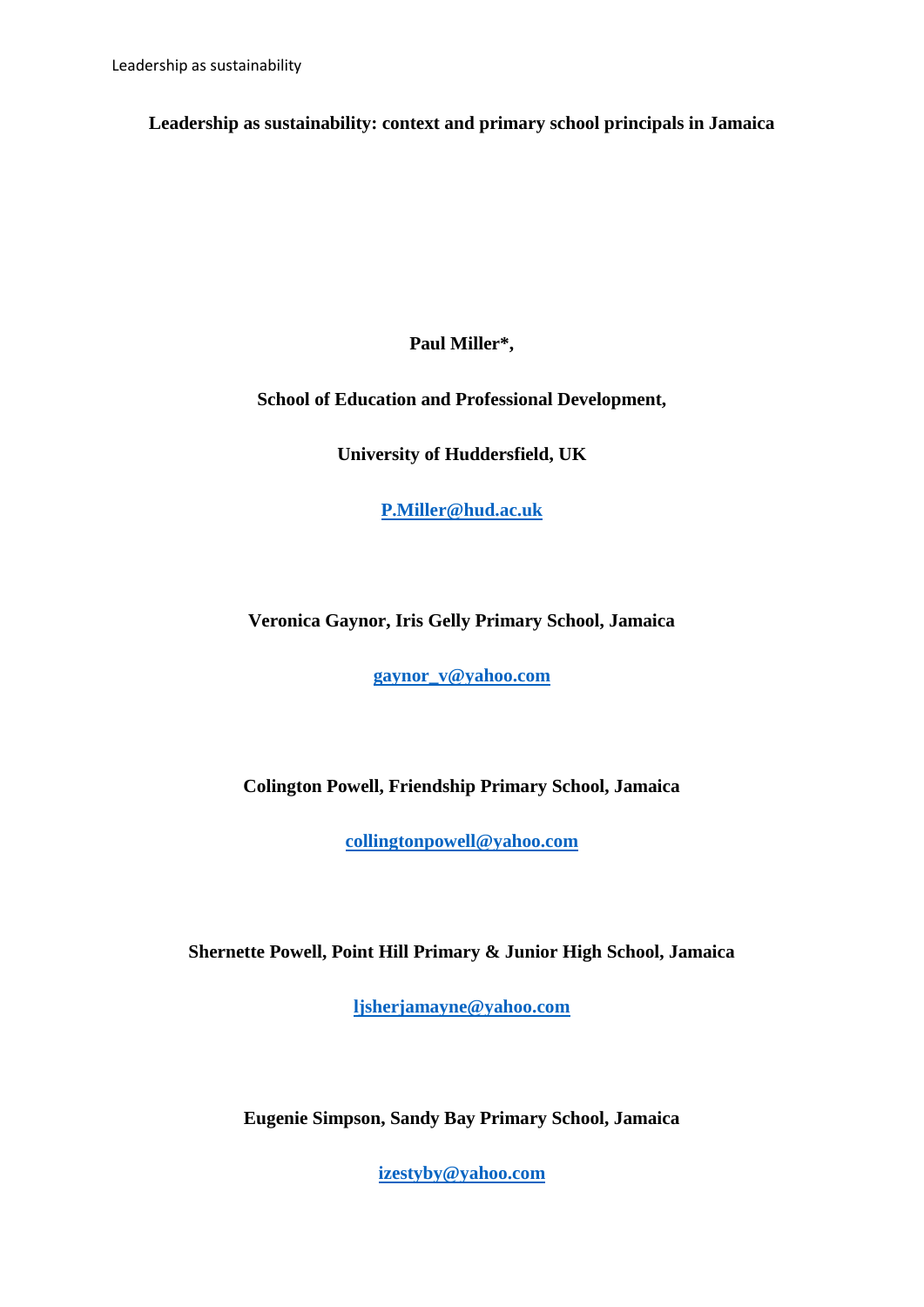#### **Leadership as sustainability: Context and primary school principals in Jamaica**

#### **Abstract**

School leadership is as challenging as it is rewarding. And, in a fast paced educational policy environment, school leaders sometimes are having to play *catch up* with the latest government mandate. This challenge is exacerbated in environments where economic and social problems, and lack of parental engagement in education are a daily occurrence and a significant risk to the effectiveness of schools. Whilst we recognise the notion of sustainable school leadership is continuing its evolution, we also acknowledge it is not a single act, and nor is it enacted by a single individual. Reporting findings from a qualitative study of primary school leaders in Jamaica, we argue that sustainable school leadership is not a new form of leadership, but rather a type of leadership that combines multiple practices to produce long-term impacts on members of a school community that are 'now' and 'futures' oriented.

**Key words:** Sustainable, leadership, school leaders, primary schools, Jamaica

### **Introduction**

School leadership is a complex and unique opportunity to serve and influence the lives of individuals and the direction of a national education system. It is a fundamental ingredient in school success and a foundation stone in national economic transformation agendas. Without leadership that is 'now' and 'futures' orientated, schools may not be able to deliver national goals for education. Globally, school leadership is recognised as a vital element in transforming the lives of individuals and improving the prospects of societies. This important relationship is guided by two important and interrelated issues. That is, school leadership is both 'means' and 'ends' oriented. Thus, in its simplest form, school leadership has a developmental role to play in capacity-development among teachers, and an outcome-based role among students who must be provided with useful tools for life now and in the future. School leadership is, thus, not only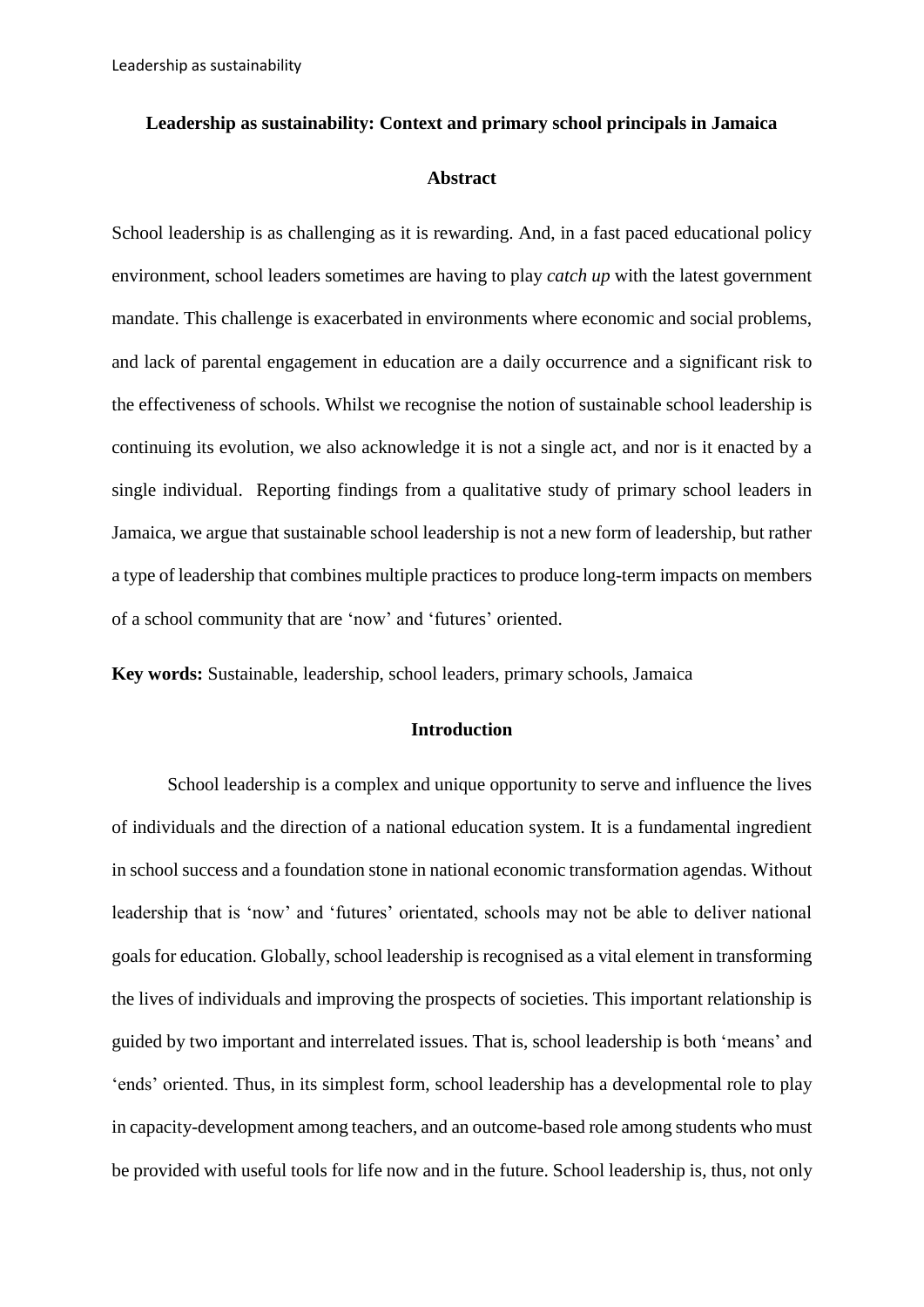about achieving short-term objectives, although these are essential, but also about achieving outcomes and impacts that are associated with long-term objectives.

School leaders operate in dynamic and spontaneous environments, and at any given point, their work and their schools must face up to the influence of a range of political, cultural, social, economic, legal, technological and personal factors (Miller, 2016). Although the range of factors are not fixed and may change daily, monthly, yearly, with a change in government and in line with global events, the expectations and demands placed on school leaders for improvements in quality and outcomes are constant. As might be expected, due to the embedding of performativity cultures in schools, and as governments demand much more from schooling and schools, it is expected these demands will only intensify. Noting that the embedding of performativity is an expectation also associated with other professions, , Scott (2013) noted:

Schools are not alone in having this expectation placed upon them as it now falls to all institutions: hospitals, banks, car dealerships, estate agents, broadcasters, supermarkets, hedge funds, hair dressers, etc., to, not only do something about sustainability, but also learn about what they do through doing this. (p.3)

This important observation illustrates that leaders need to implement sustainable leadership practices. However, for these practices to matter and to have an impact, leaders need to possess an understanding of what is meant by sustainable leadership, as well as being able to reflect upon and assess the impact of their practices. In the context of school leadership, the combination of political, cultural, social, economic, legal, technological and personal factors and demands identified above, working together and/or against each other, enables us to understand how a school leader constructs and does sustainable leadership in their context.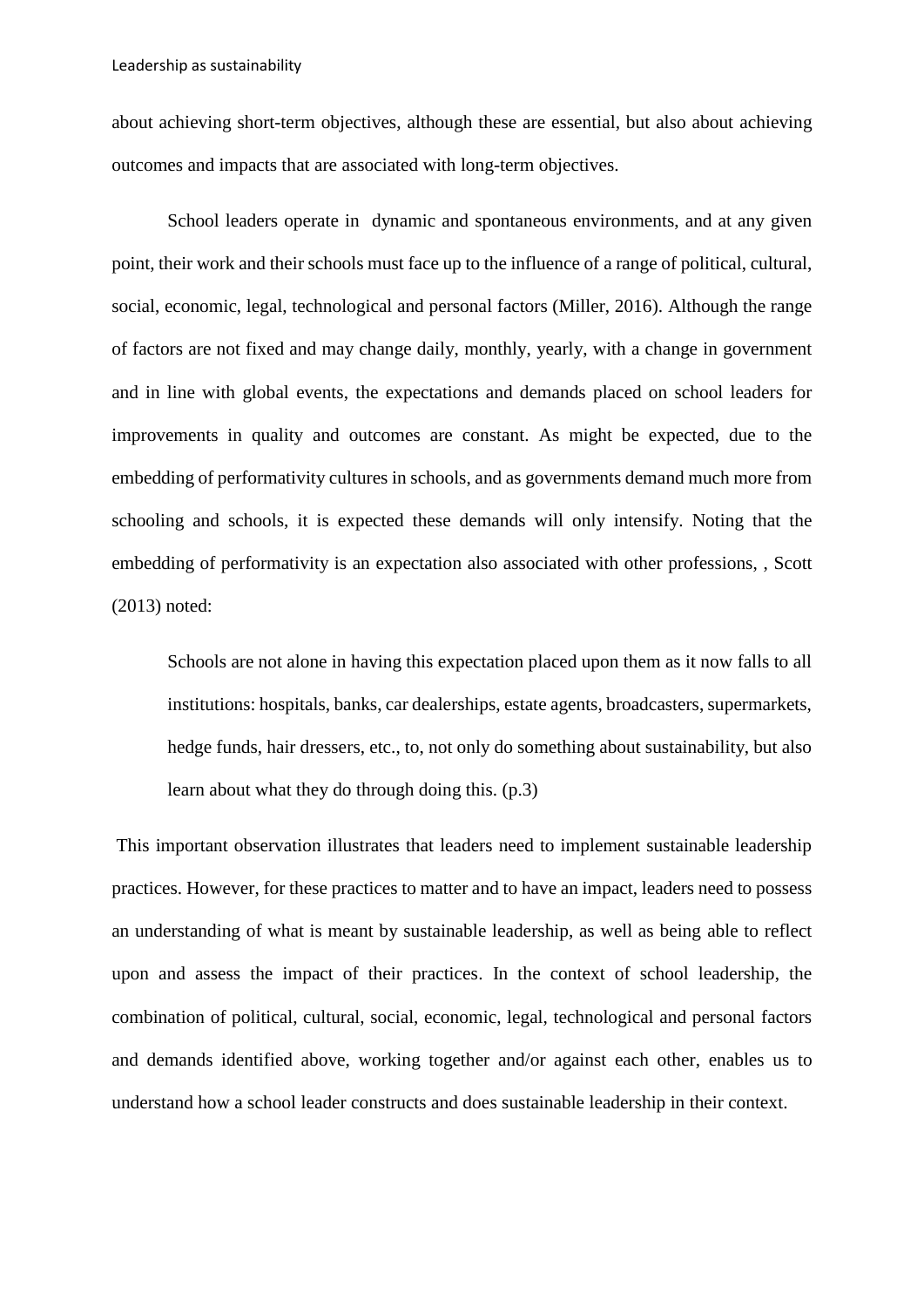Leadership as sustainability

By necessity, school leaders have to "do education differently" (Miller, 2012, p.9). This is not only as a response to the changing needs of student cohorts, but also as a direct response to constantly changing national educational policy environments, reduced spending on education, as well as a response to social events such as mass migration. These factors are not likely to go away any time soon, and together, they are having an impact on the school leader and what it means to do sustainable leadership, globally and in Jamaica. As a result, and through a counter-discourse of resistance, school leaders in Jamaican primary schools are re-imagining their work through innovative practices and in ways that mitigate the impact of reduced funding, promotes partnership working, promotes personal and capacity development among staff and students, promotes curriculum diversity and practices shared leadership.

# **The context of leadership**

As earlier noted, schools are operating in times of rapid environmental change where, "There is a growing concern that the role of school principal designed for the industrial age has not changed enough to deal with the complex challenges schools are facing in the 21st century" (Pont el al, 2008, p.16). The speed and effects of national policy and other environmental changes, are compounded by challenges associated with teacher shortage and quality, the quality leadership and a relatively narrow pool of teachers applying for the principalship, which together, have huge potential to impact if not undermine the notion and practice of sustainable school leadership. These are real challenges for any national education system, but in particular a developing country such as Jamaica, which, for one reason or another, may lack the technical, financial and human capacity to respond to or resolve these issues adequately and in a timely manner.

Thus, the volatility of national educational environments is pushing school leaders to stretch their leadership in ways that are more resilient, more flexible, and more adaptable by engaging leadership as both an art and a science, and by developing and implement, policies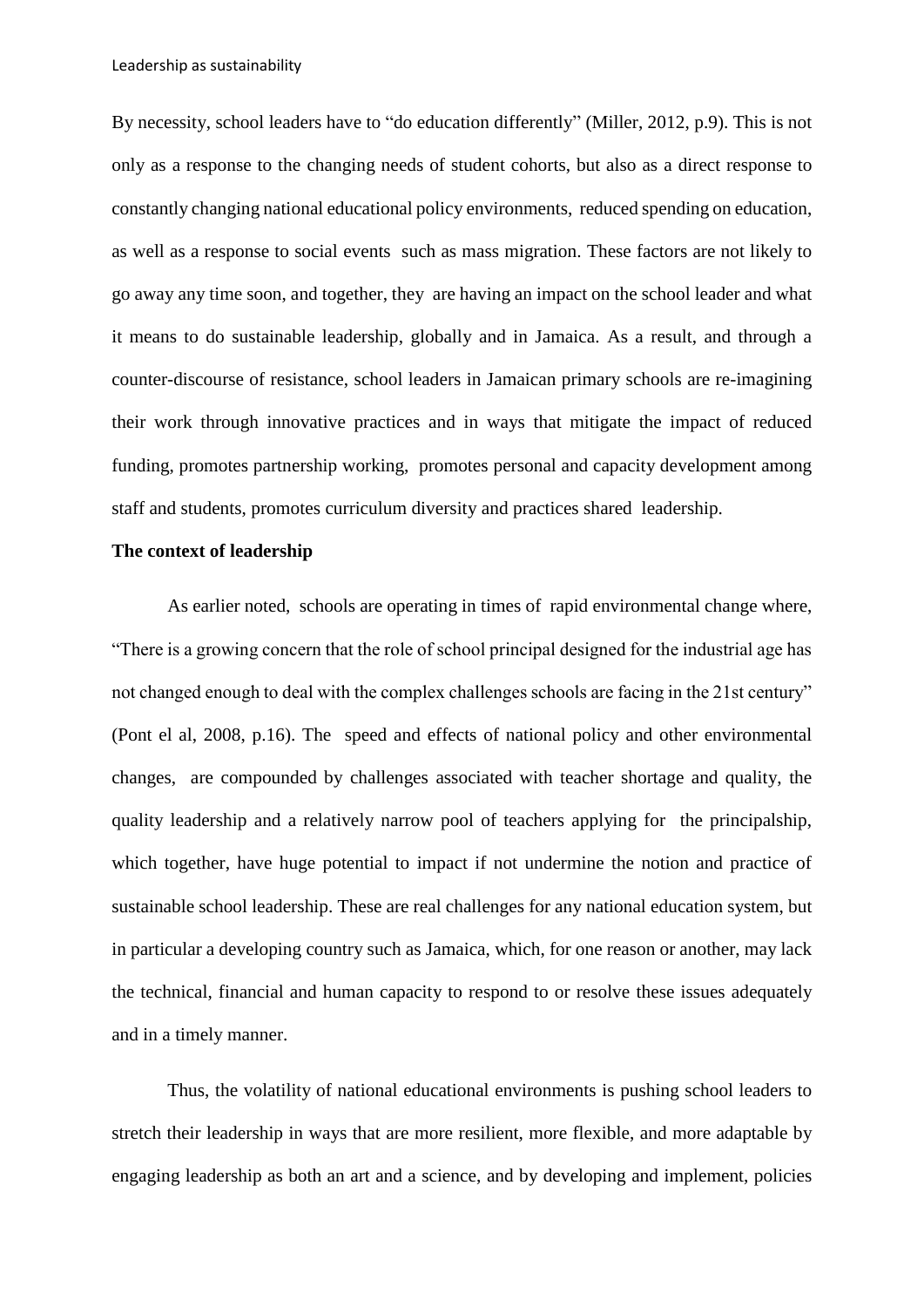and systems that are 'now' and 'futures' oriented. Acker-Hocevar et al (2015) note that, "School leadership is not simply putting prescribed solutions into action, but a constant encounter with quandaries that demand thinking and problem solving, responding, and adjusting to the situations at hand" (p.5). Put differently, remaining focused on a school's longer term goals, whilst being sufficiently creative and flexible in their approach to leadership is important to our understanding of how school leaders conceptualise and enact sustainable leadership for two clear reasons. First, as the demands of a national educational environment are more firmly embedded in the everyday practice of schooling, school leadership "…requires an approach that is neither top down nor bottom up but one that is encompassing, synergistic, innovative and practical" (Miller 2012, p. 9). The importance of flexible and integrative leadership was also highlighted by Ulrick and Bowers (2013) who argue, "Principal perception and, in turn, principal behavior determine the extent to which school leaders influence organizational change for student improvement" and "Principals increase the extent of their influence over school improvement by sharing leadership with teachers" (p. 98). Second, school leaders are making better use of the skills, talents and capacities of others in order to develop and spread capacity through-out their organisations (Harris and Spillane, 2008) as well as to ameliorate potential ill-effects associated with lack of planning for leadership succession (Bush, 2011).

### **School leadership research and practice in Jamaica**

Although much has been written about education in Jamaica, sustained research into the theory and practice of school leadership in Jamaica is an emerging field with very little published work in this area before 2010. And from 2010 to date, only two major studies have been conducted on the practice of school leadership on the island. From his national study of High Performing Principals in Jamaica, Hutton (2011) identified nine factors that made a significant difference in the overall performance and effectiveness of a school and students'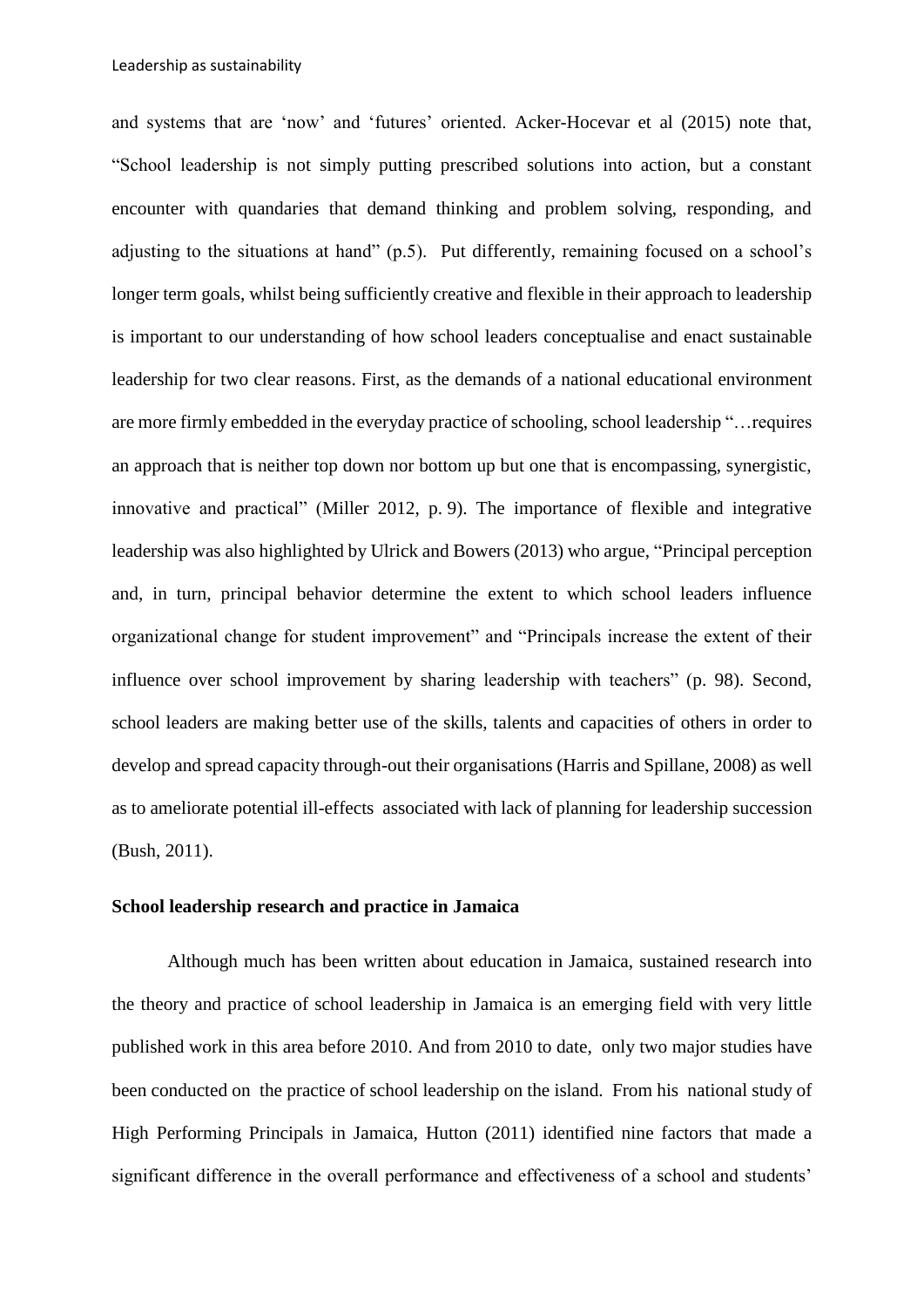outcomes. These were: having a philosophy of self and school; acknowledgement of the importance of personal characteristics, abilities and qualities; demonstrable situational and transformational leadership behaviours; a supportive platform for student growth and development; focus on students' academic performance and achievement; emphasis on strong staff involvement and support; acknowledgement of the psychological benefits of a wellmanaged school plant; broad-based community relationship; and a cordial, although sometimes fractious relationship with the Ministry of Education (MoE). Hutton's study highlights a number of important characteristics which are crucial to our understanding of sustainable leadership practices among Jamaican school leaders.

In his national study of teacher aspiration and progression toward the principalship, Miller (2013a) found promotion/ progression were based primarily around four 'marks', namely: political affiliation; religious affiliation; social connections; and jockeying or institutional interference. Miller's" study highlights two important things in relation to the issue of sustainability and school leadership. That is, progression based on "marks" of affiliation and not merit was leading to demoralisation among those aspiring to become school principals, corrupt progression/ promotion practices places the quality and effectiveness of leadership at risk.

In addition to these studies, there have been several publications which have added to our understanding of school leadership as a field of practice and theory in Jamaica. In, *School Leadership in the Caribbean*, (Miller, 2013b) theorised that the large numbers of women teachers and school leaders in Jamaica (and elsewhere in the Caribbean) is a feature and an outcome of historical, socio-cultural beliefs and religious teachings (e.g.: in biblical teachings) that construct women as nurturers, possessing responsibility for the social, emotional and educational development of children. In *Exploring School Leadership in England and the Caribbean* (Miller, 2016) reported school leaders were struggling to keep pace with the speed,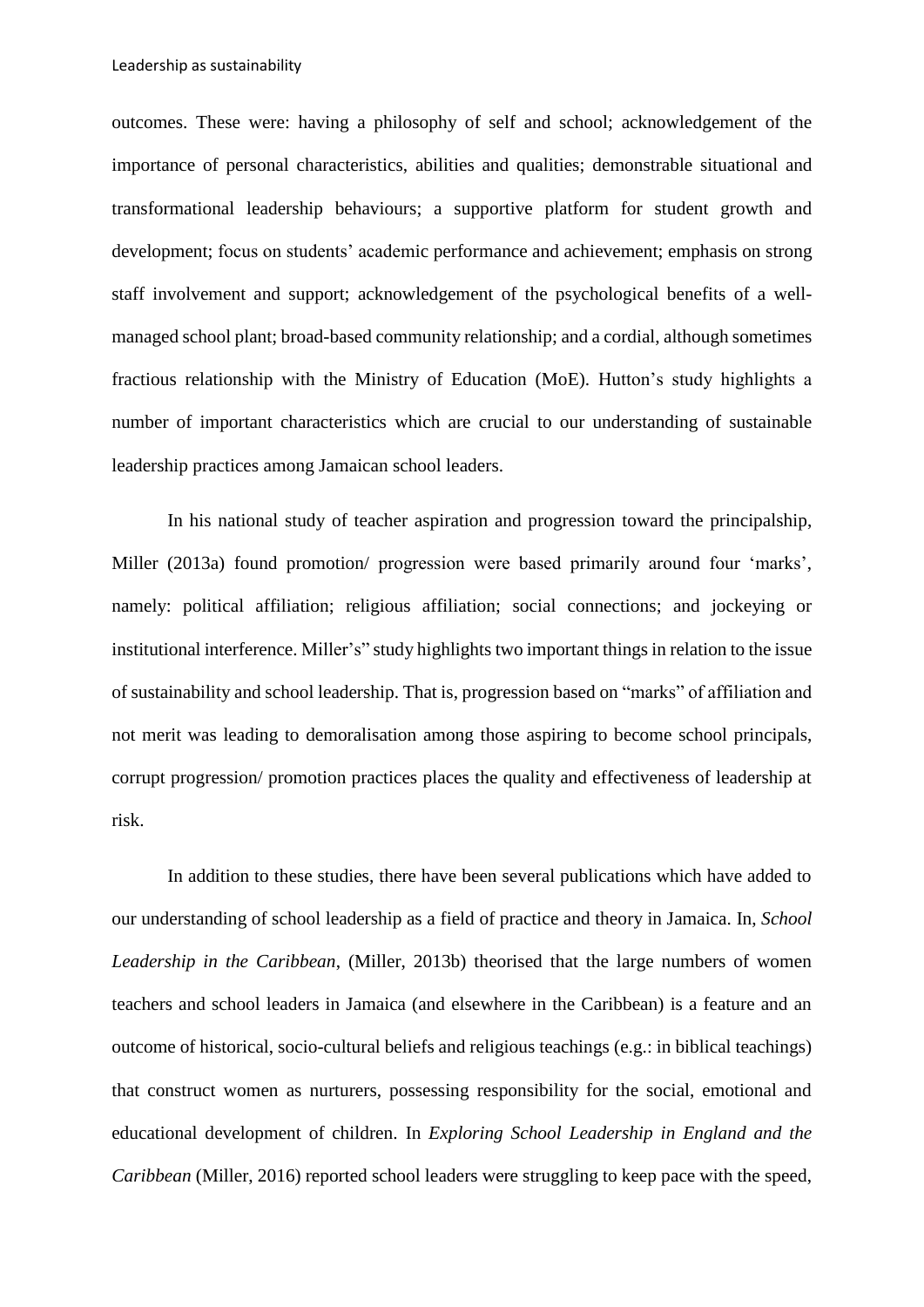volume and content of educational policy directives, engaging more with technology in schooling, distributing leadership (although mostly as a response to work intensification) and were steeped in entrepreneurial leadership and income generating activities due to national economic conditions. In *Leadership for Success: The Jamaican School Experience*, Hutton and Johnson (2017) noted that successful school leaders shared leadership, worked closely with parents and school communities, addressed indiscipline amongst students and used multiple approaches to motivate and develop staff.

### **Education in Jamaica**

In Jamaica, there are just under 1,200 state-funded schools: 206 state-funded secondary schools and technical high schools, and 973 pre-primary, primary, all-age and junior high schools. In 2016, the education system catered to about 850,000 students in public institutions at the early childhood, primary and secondary levels. There are approximately 25,000 teachers in the state-funded sector, including just under 1, 200 principals who have an important role to play in helping the country to attain "developed" country status by the year 2030, an ambition which, if realised, could result in significant improvements for social and economic facets of the populace as a whole (Ministry of Education, 2016).

Over the last decade, Jamaica's education system has introduced several reforms. For example, recommendations in the Report of the Task Force on Educational Reform (2005) led to the establishment of a National College for Educational Leadership, a National Education Inspectorate, a National Council on Education, the Jamaica Teaching Council and the Jamaica Tertiary Education Commission. The Education System Transformation Programme was followed, in 2010, by the Education Sector Plan of 'Vision 2030: National Development Plan Jamaica', an ambitious multifaceted programme of activities and initiatives aimed at charting Jamaica's path to 'developed' country status by the year 2030. Education in Jamaica is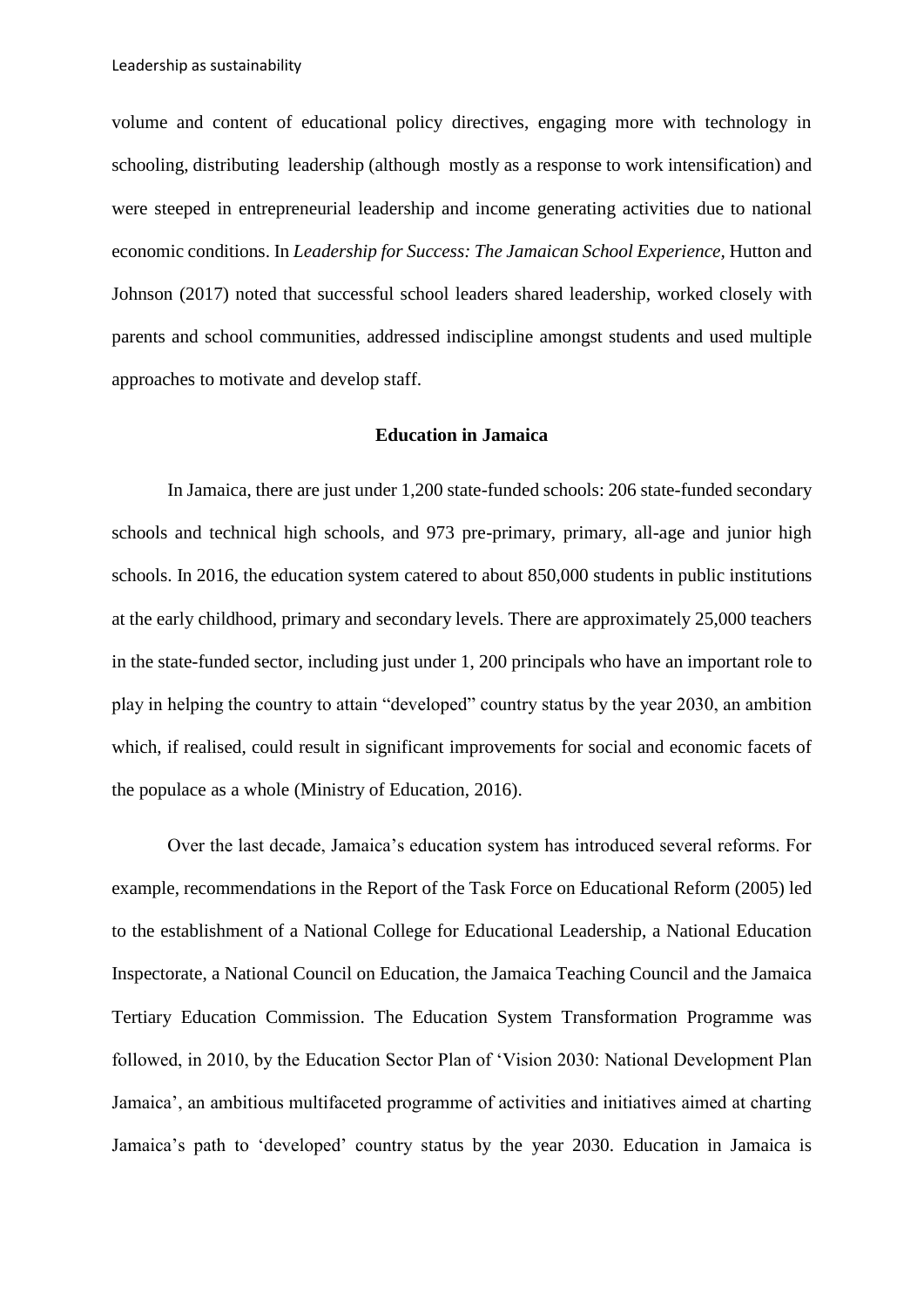administered primarily by the Ministry of Education (MoE), through its head office and six regional offices. Formal education is provided mainly by the government, solely or in partnership with churches and trusts. Formal education also is provided by private schools. As stipulated in the 1980 Education Act, the education system consists of four levels: early childhood, primary, secondary and tertiary. There is a cost-sharing mechanism in place in Jamaica to fund education which is not free to students.

#### **Sustainability**

The precise meaning of the concept of sustainability is still evolving. It has been defined in the report of the United Nation's (1987) Brundtland Commission as ensuring that development, "….meets the needs of the present without compromising the ability of future generations to meet their own needs" (p. 6). This definition suggests human actions, in particular those of leaders, should seek not only to achieve short-term, but also long-term outcomes in ways that benefit the many and not only the few.

Sustainability encompasses three interlocking elements: environmental (planet); social (people); and economic (economy). According to Elkingon (1997), a society depends on its national economy to prosper and a national economy depends on a successful global ecosystem in order to flourish. This important interlocking relationship is re-affirmed by Scott (2013) as central to individual and societal futures. He argued:

Schools, however, along with colleges and universities, can be under no such illusions, as they have the extra imperative of remembering that their raison d'être is to help young people learn about such matters (along with a host of other things). For these institutions, it seems clear that, if choices have to be made between helping young people learn and, say, saving carbon, then it is the former that needs to take priority. (p.3)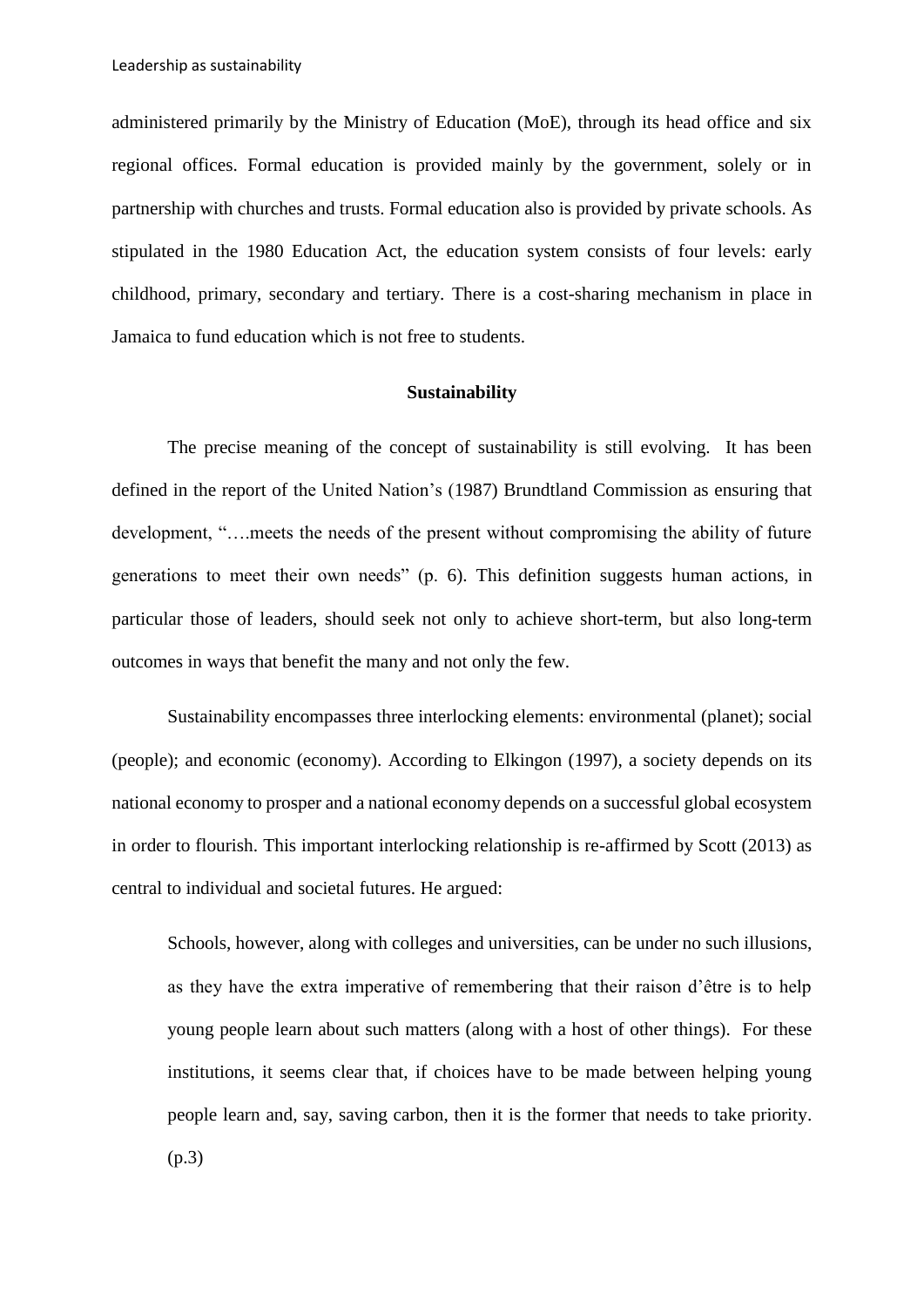As mentioned earlier, globally, a major focus of current educational policies at national level is economic development and prosperity for now and the future. This major focus has been translated into curricular content, performance objectives, improvement targets and accountability mechanisms and systems. Based on the definitions of sustainability, we propose that sustainable leadership focuses, simultaneously, on improvements in the environmental, economic and social spheres - such as those identified and discussed in this paper.

### **Sustainable leadership**

Like sustainability, a precise understanding and definition of sustainable leadership is also an evolving issue, leading to a range of descriptors and characteristics being offered as clue for what it is or should be. Hargreaves and Fink (2003) proposed:

Sustainable leadership matters, spreads and lasts. It is a shared responsibility, that does not unduly deplete human or financial resources, and that cares for and avoids exerting negative damage on the surrounding educational and community environment. Sustainable leadership has an activist engagement with the forces that affect it, and builds an educational environment of organizational diversity that promotes cross-fertilization of good ideas and successful practices in communities of shared learning and development. (p.3)

In a later paper, Hargreaves and Fink (2004) expanded their characterisation of sustainable leadership to provide seven principles. They suggest:

- Sustainable Leadership Matters: provides holistic and meaningful learning that engages students intellectually, socially and emotionally and that equip them for life beyond test scores and examinations (Glickman, 2002; Stoll, Fink, & Earl, 2002).
- Sustainable Leadership Lasts: increasing the likelihood of stable leadership by planning and preparing for succession.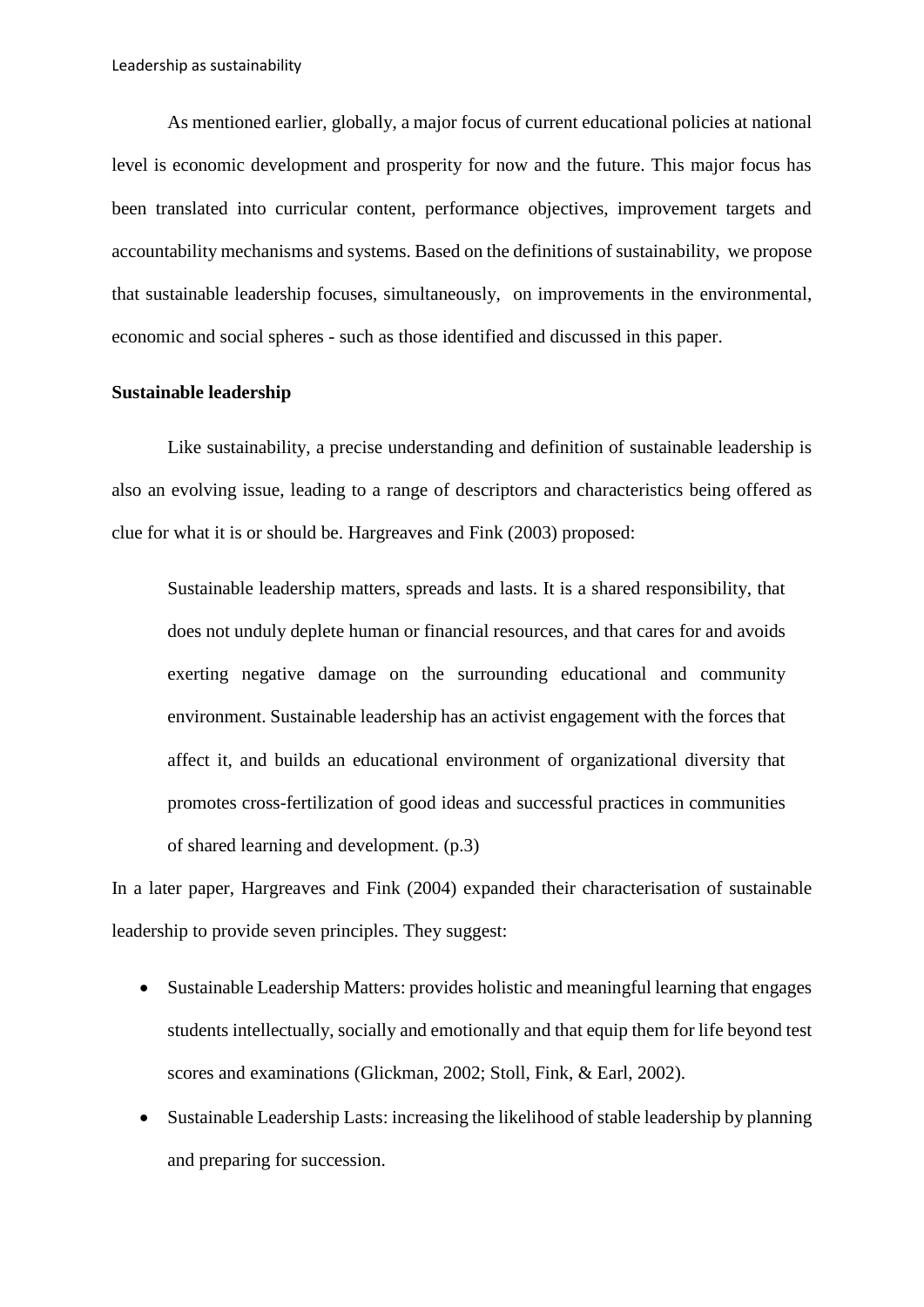- Sustainable Leadership Spreads: shares and distributes leadership as a means of talent management and multiple level whole school capacity development (Spillane et al., 2001). Although uniquely personal, school leadership is a collective endeavor (Miller, 2018).
- Sustainable Leadership is Socially Just: ensures that leadership decisions and actions consider their impact on the greatest number of students, as well as on other schools, in particular, neighboring schools (Hargreaves & Fink, 2004). As the actions and outcomes of schools affect each other in webs of mutual influence (Baker & Foote, 2006), school leaders (should) show concern for schools and students in other schools located within a community and/or nationally.
- Sustainable Leadership is Resourceful: attracts, recruits, and retains the best talent. Furthermore, by accessing multiple networks (professional, business, etc), leaders can secure significant benefits of time, skills and resources for their schools since no school can go it alone (Miller, 2018).
- Sustainable Leadership Promotes Diversity: creates an environment that recognizes and celebrates multiple best practices (Capra, 1997). Standardisation is an enemy of sustainability and sustainable leadership does not impose standardised templates on everyone (Hargreaves & Fink, 2004).
- Sustainable Leadership is Activist: engaging individuals and the community in patterns of mutual influence, and by creating change through innovative ways of working and active leadership (Oakes, Quartz & Lipton., 2000).

Although not offering a definition, Fullan (2005) proposed eight elements of sustainable leadership which are broadly consistent with the seven principles set out by Hargreaves and Fink (2003). Despite these similarities, however, we believe it is important to outline the elements identified by Fullan, since there is a paucity of academic and empirical research in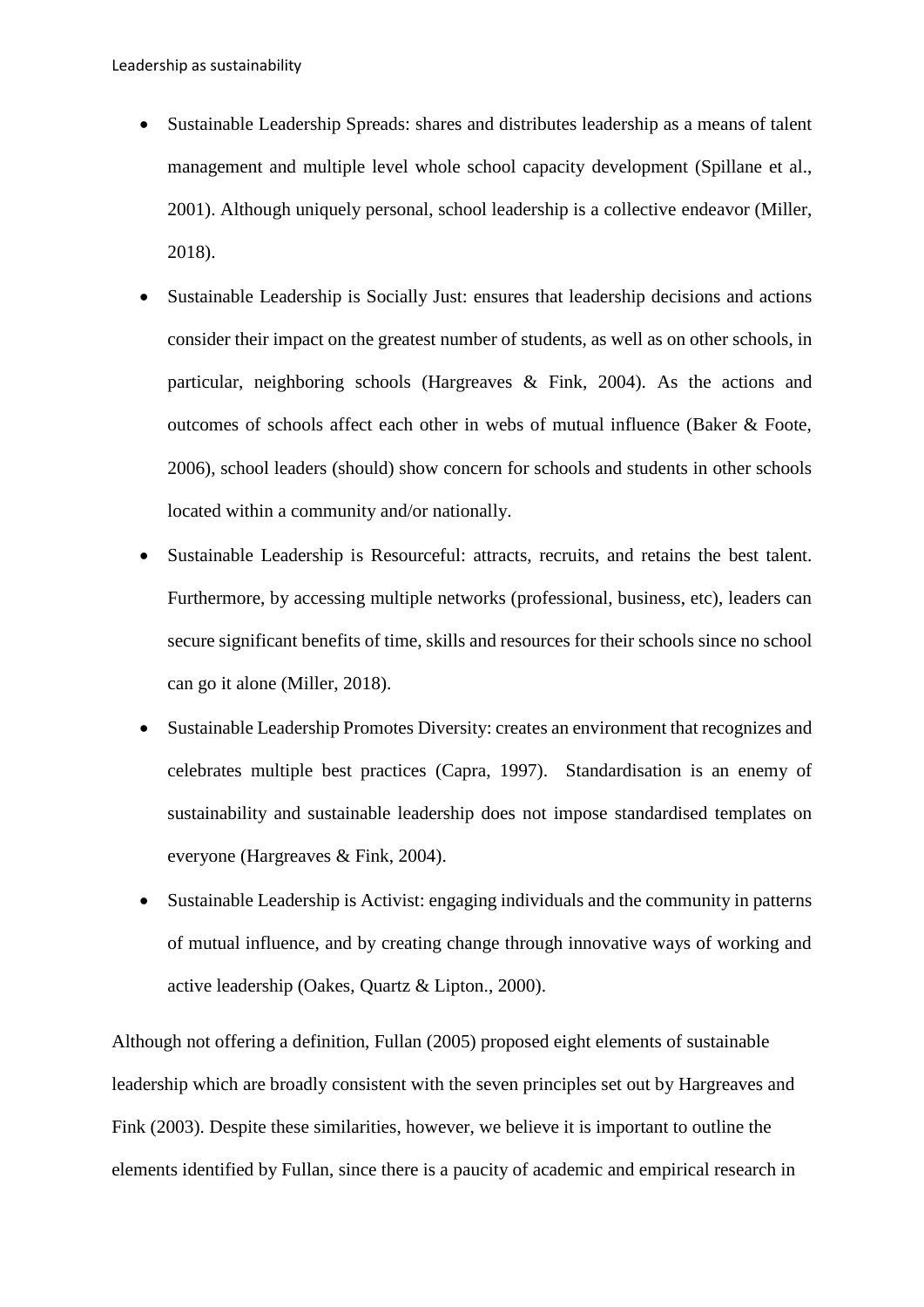this area, and since the elements identified by Fullan are sufficiently different they will enable our understanding of the evolution of the concept of sustainable leadership and of the concept itself. These eight elements are:

- Public service with moral purpose: raising the bar and closing the gap in student learning; changing the social environment;
- Commitment to changing context at all levels: supporting individuals and systems through the creation of a nurturing and supportive environment;
- Lateral capacity building through networks: learning from and with peers; multiple level collaboration to foster, develop and disseminate innovative practices;
- Intelligent accountability and vertical relationships: working closely with established state agencies to support and improve internal activities and quality judgments;
- Deep learning: creating collaborative learning cultures that move away from dysfunctional and non-relationships towards collective problem-solving;
- Dual commitment to short-term and long-term results: not allowing for complacency by setting goals that are realistic for an organisation given its capacity and resources;
- Cyclical energising: pursue opportunities and strategies that are likely to result in improvements and increase the likelihood of continued improvement against targets/ goals; and
- The long lever of leadership: having in place leaders at all levels, who are trained to think and act in ways that influence the good of a system and not just a single school. (pp. 14-27)

# **Competencies of sustainable leaders**

Turning to the "Business" literature, we draw on Strandberg (2015), who identifies five behaviours and competencies associated with sustainable leaders. These are: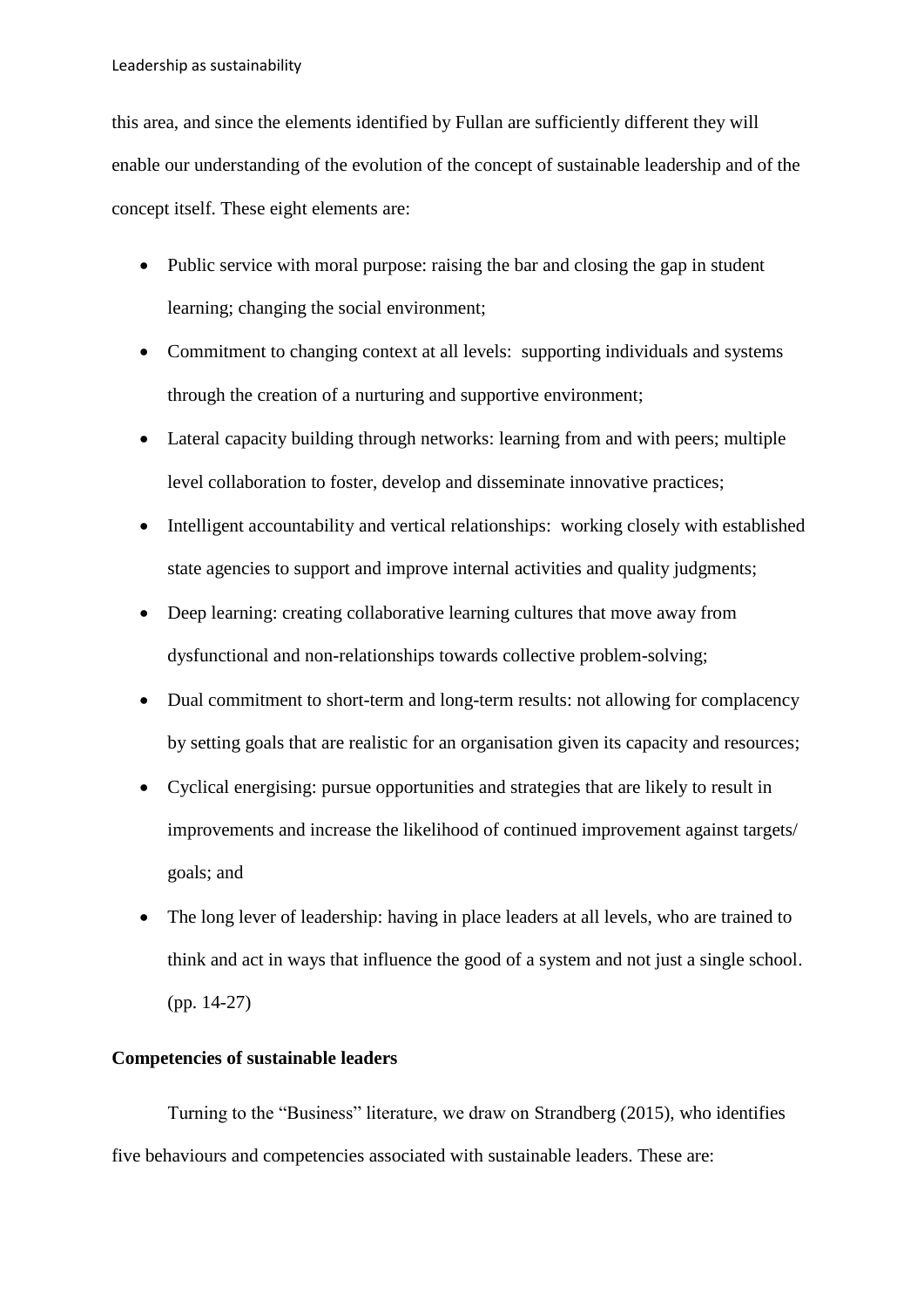- Systems thinking: they are connected, holistic thinkers that understand the context behind a problem and its relationship to broader trends. They also understand the layers and complexities of relationships in the system within their business is located.
- External collaboration: they are willing to work with other organisations as is necessary. Collaboration helps organisations build social capital, explore new market opportunities and shape the contexts in which they operate.
- Social innovation: they see challenges as growth opportunities, and they simplify and re-design processes in ways that produce maximum output and greatest value.
- Sustainability literacy: they are aware of emerging environmental and social trends and how these could impact their organisations.
- Active values: they demonstrate awareness of self and the system as a whole, and being able to develop and pursue higher purpose within self, teams and their organisations to nurture and support personal and organisational transformation (pp. 4-13).

We draw on Hargreaves and Fink (2004), Fullan (2005) and Strandberg (2015) notions of "meaningful/ deep learning", "growing leadership/ capacity development" and "resourcefulness", as an analytical framework to be used in the discussion section. Furthermore, drawing on Hargreaves and Fink (2003; 2004); Fullan (2005) and Strandberg (2015), and in the absence of a sufficiently developed body of academic/ empirical literature and related definition of sustainable leadership, we herein propose that, **"**Sustainable leadership is not one single thing. Rather, it is a combination of a series of planned actions aimed at developing and/or multiplying the likely social, economic and environmental benefits from resources available today for use in the future*".*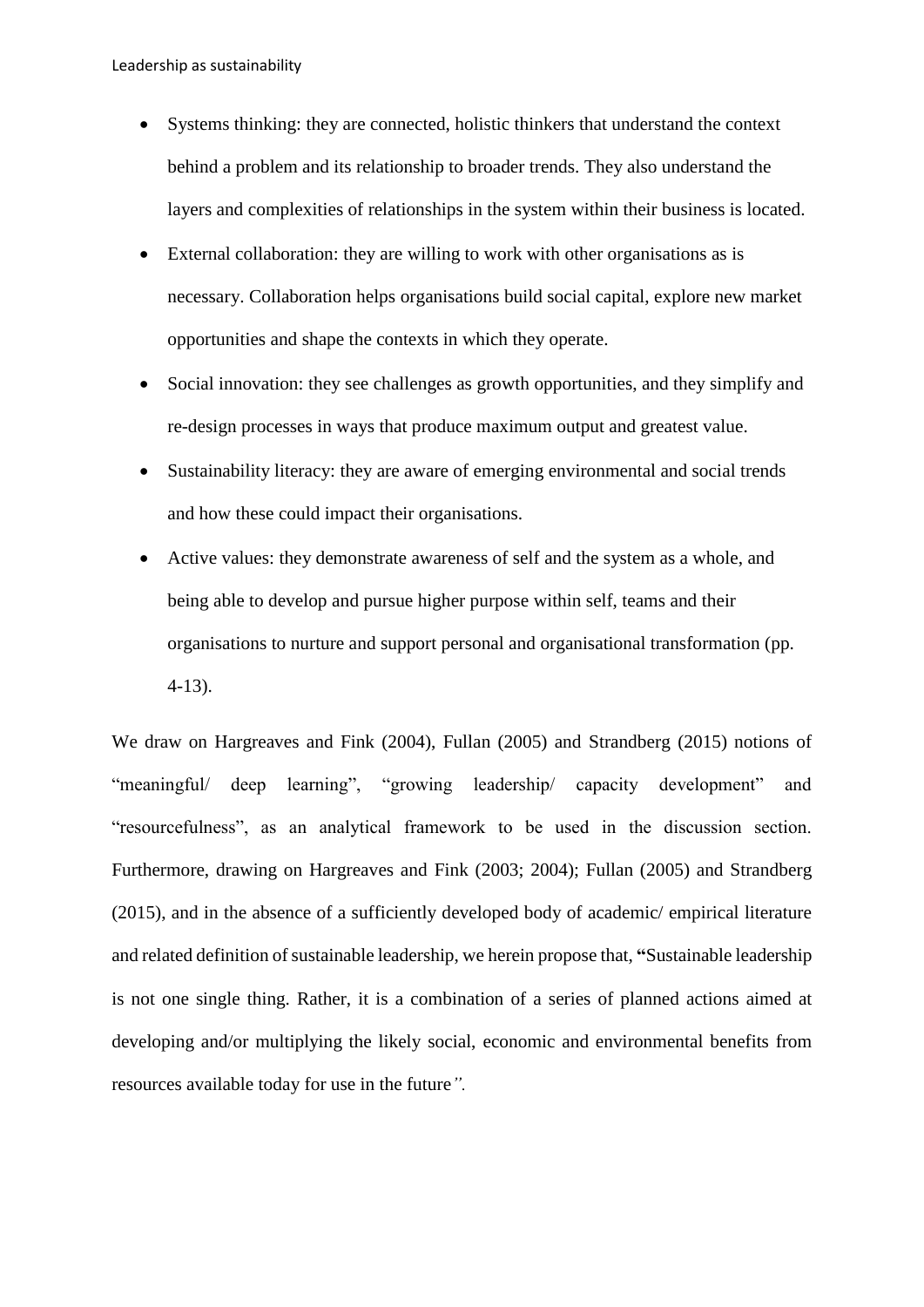### **The study**

This qualitative study of sustainable school leadership practice among Jamaican primary school leaders was undertaken during the period April 2016 – February 2017. The study was commissioned by the Institute for Educational Administration & Leadership-Jamaica (IEAL-J), for a PrinMeet Plenary session at the IEAL-J's 2017 International Conference on Educational Leadership & Management, held in Jamaica in March 2017 under the theme, "Educational Leadership for Sustainability: Current Realities, Future Possibilities". All four school leaders involved in the study are IEAL-J members. The primary purpose of the study was to identify how these primary school leaders practice sustainable school leadership. The main interview and subsidiary questions were:

- What challenges are present within your work/school context, to you being able to demonstrate sustainable leadership?
- What opportunities does your work/school context provide you to demonstrate sustainable leadership? How do you harness and expand these opportunities?
- Given the challenges of your work/school context, how do you lead in ways that make meaningful change for students? What initiatives and strategies do you employ to secure short, medium, long term objectives/ change?

In-depth interviews were conducted with each school leader in their workplace - each lasting between 60- 75 minutes.

## **Participants and their schools**

Four primary school principals located in three parishes in Jamaica were involved in this study. All participants work in public schools or schools run/funded by the national education ministry. There were three females and one male. Hereafter, we refer to principals as P1, P2, P3 and P4. P1 leads a school in a semi-urban community in western Jamaica, located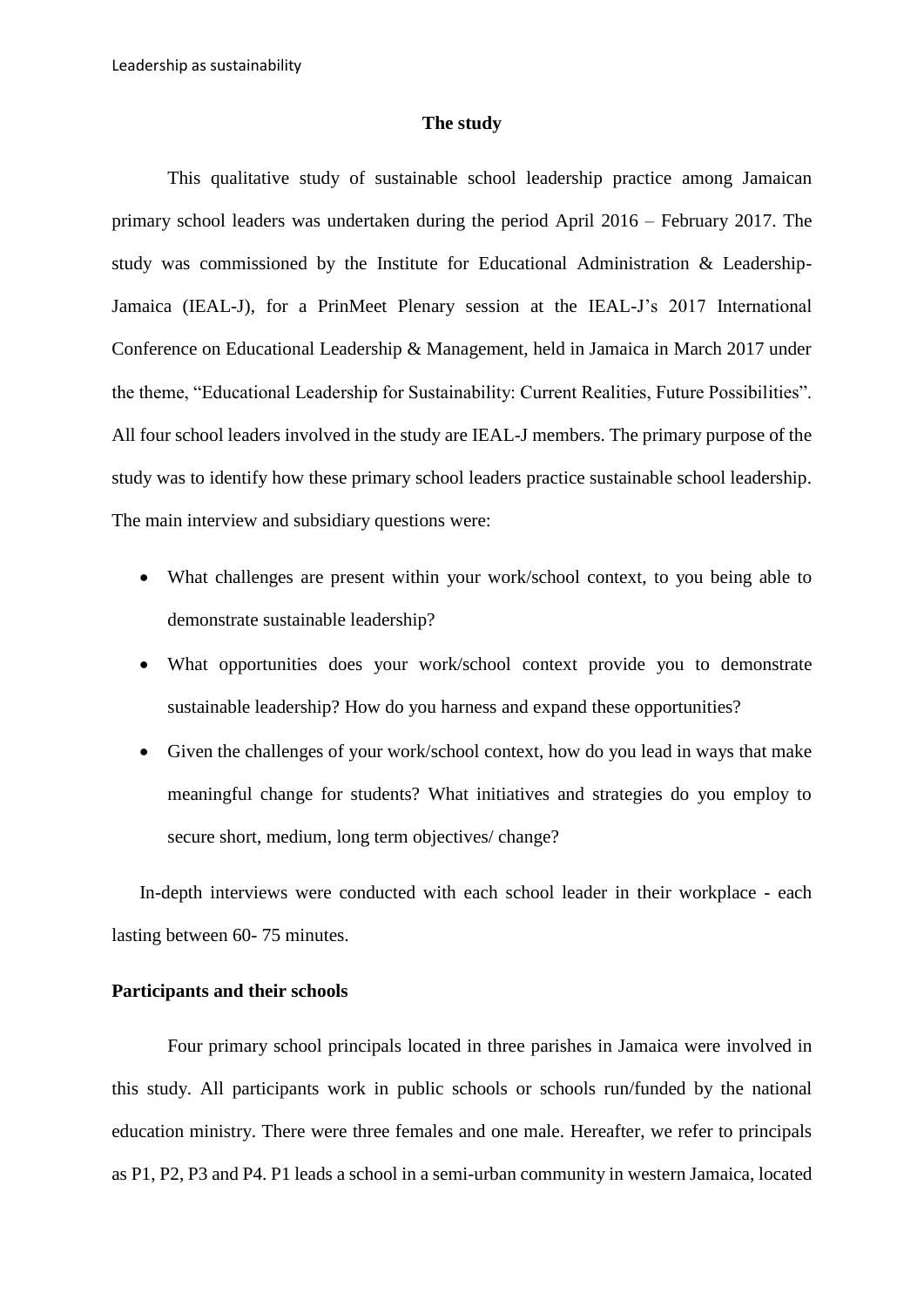in close proximity to several hotels and tourist attractions. Although the area within which the school is located is reasonably well-off, the school itself is under-resourced, a large number of the students are poor. At the time of this study, P1 had been in teaching profession for 23 years and a principal for 3 years. P2 leads a school in an urban working class community in central Jamaica. A number of small shops and small businesses are located close to the school, and many parents are vendors at the gate. Despite it's location and community context, the school is reasonably well resourced due to donations from large businesses – associated its year-onyear success in national competitions. At the time of this study, P2 had been in the teaching profession for 20 years and a principal for 9 years. P3 leads a school in a rural/remote working class community in central Jamaica. There are no large or medium sized businesses located in the community and small-scale farming is the main income source for parents. At the time of this study, P3 had been in the teaching profession for 13 years and a principal for 2 years. P4 leads a school in a working class community in inner-city Kingston Jamaica. A number of small shops and small businesses are located within the school community, and many parents own or work in these small shops or conduct vending at the gate. The community itself is prone to uprising between rival political gangs, which sometimes lead to school closure. Despite it's location and community context, the school is reasonably well resourced due to donations from large businesses – associated its year-on-year success in national competitions. At the time of this study, P4 had been in the teaching profession for 25 years and a principal for 9 years.

### **Analytical approach**

Qualitative interview data was collected which were analysed using narrative poststructuralism. By choosing this approach, we wanted to focus on the discourse and narratives of school leaders related to social institutions (e.g.: schools) and cultural products (e.g.: a national education system). According to Foucault (1981), "Discourse transmits and produces power; it reinforces it, but also undermines and exposes it, renders it fragile and makes it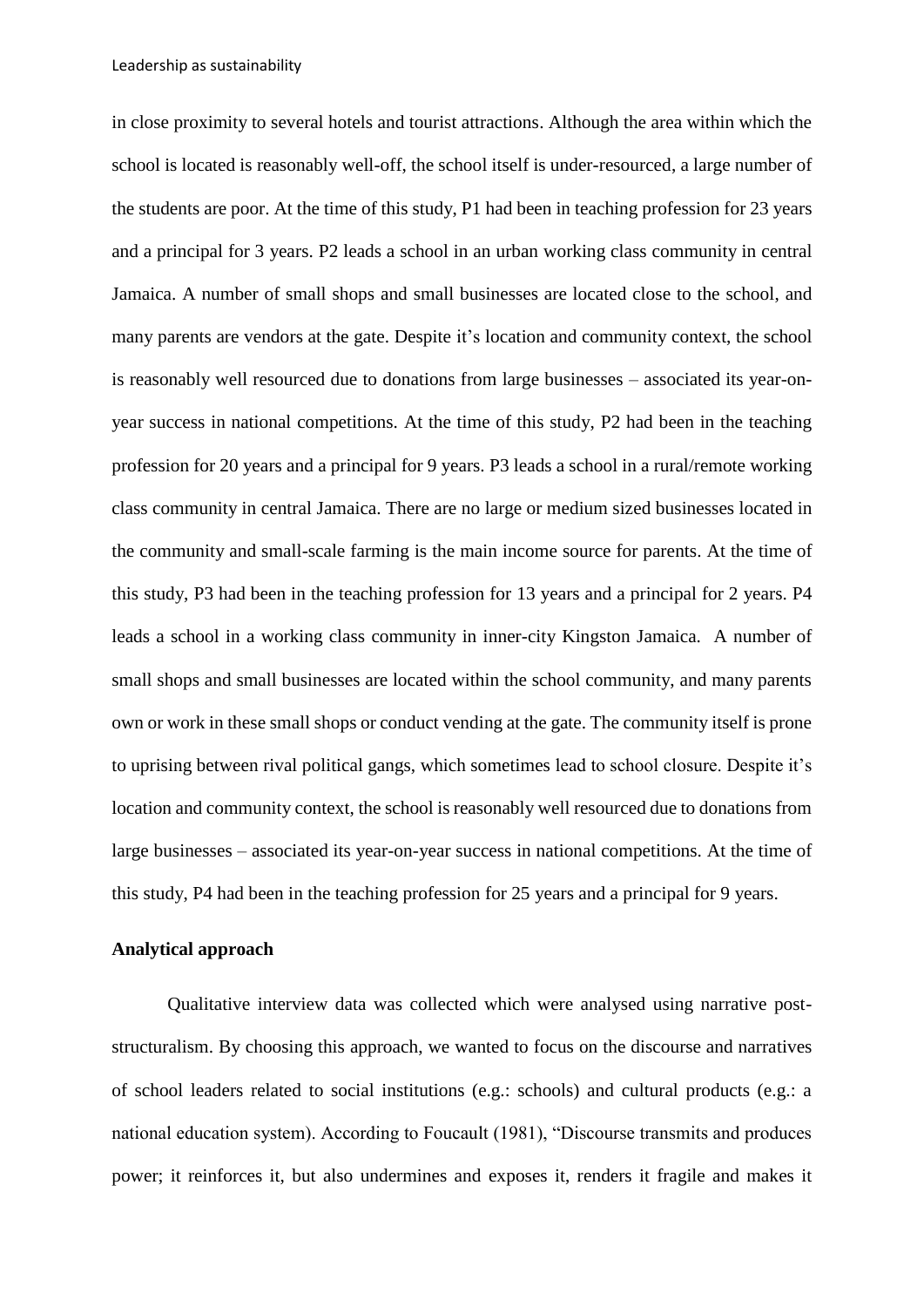possible to thwart it" (p.101). Discourse therefore is a useful tool for understanding practice since narratives constructed by actors are often subsumed into the actions that comprise their practice. Ethnographic methods and procedures (such as key informant interviewing) were also used to generate critical insights from school leaders in relation to their practice in their institutional settings, which allowed the researcher access to events, discourses and tactics used by different school leaders in different school contexts which may not have been [adequately] captured by quantitative methods. Incorporating ethnographic methods within the analysis of data was therefore a methodological and a political act for giving voice to school leaders, especially primary school leaders in small, rural/ remote schools, as well as for zeroing in on how school leaders emancipate their leadership despite challenges within and outside the school context. The interview excerpts included in this paper are therefore to illustrate and enable our understanding and analysis of discourses, actions and 'events' in these spaces.

#### **Findings**

# **School context and characteristics**

The school leaders in this study led schools with very similar and experiences although the schools were relatively different in terms of size, location, and staffing, etc. Some key similarities and differences are set out in Table 1.

### **TABLE 1: HERE**

We wish to point out that, in Jamaica, the term working class is broadly applied to different sub-categories to include: those who have low incomes, those who are just about managing, and those with no income. As provided by principals:

Parents are from poor socio-economic backgrounds. A few work at the nearby sugar plantation, others do subsistence farming; but the majority do not work or do odd jobs (P3, female, rural/remote school).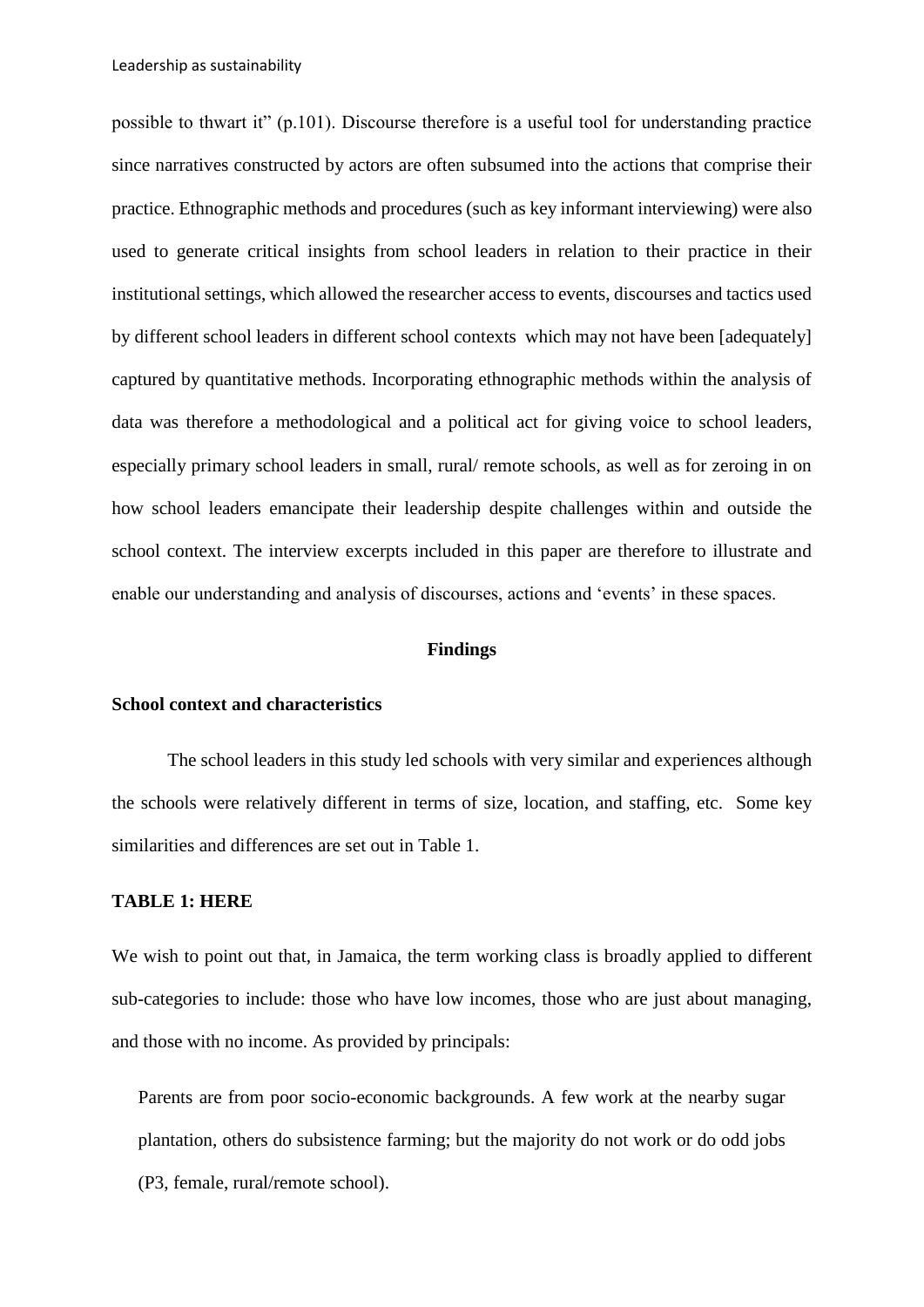Parents are largely from lower economic means, with nearly 50% being unemployed. Those who work are vendors, shopkeepers, bartenders, hairdressers, construction workers. Some are even involved in illicit activities (P2, male, urban school).

### **Challenges of context**

School leaders identified a number of challenges associated with each school. Although some challenges were arguably more acute, depending on where the school is located, a number of common challenges were identified.

## *Availability of piped water*

This was a major social challenge for some school leaders. Although some had piped water connected to the mainline, others relied on rain-fall or water being trucked in. Not only was this a health and safety issue, it was also an operational concern.

Although the school is connected to the public main, water is restricted for as much as 5 months of the school year. This affects the entire community. Unless water is trucked to us, activities at school have to be curtailed (P4, female, inner-city school).

Water comes to the school only via water truck or rain fall, hence, we use a water catchment system. As principal, I acquired two additional water tanks and I am in the process of reconstructing proper guttering system which will make it easier for the tanks to be filled when it rains (P3, female, rural/ remote school).

### *Security personnel*

This was another social major issue for school leaders. Some schools were without security personal and those with security personnel found it difficult to convince them to work at nights.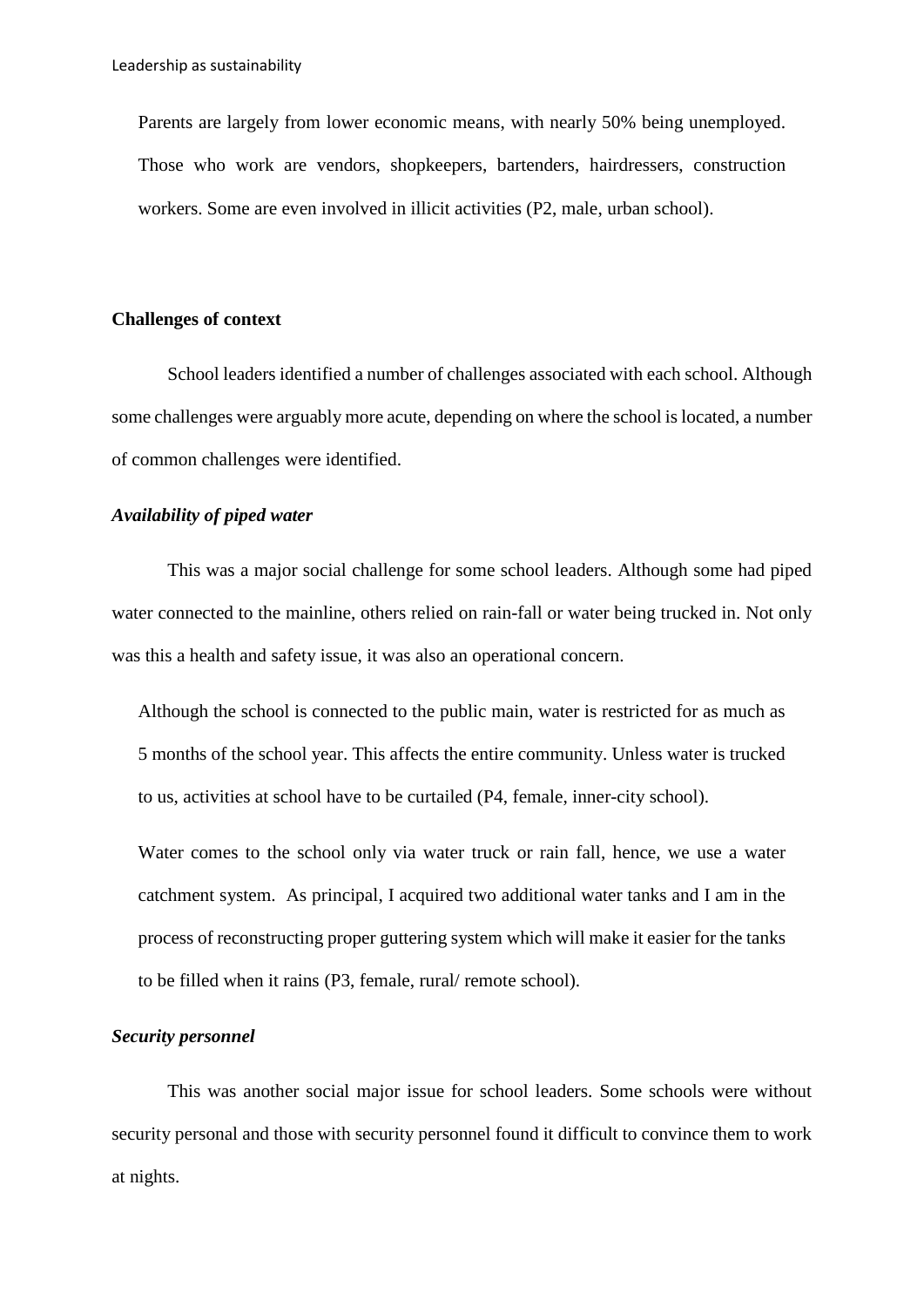The Ministry of Education has three full time and three part time watchmen employed to the institution. Despite being placed on night duties, watchmen cite fear as reasons they refuse to do night duties. (P4, female, inner-city school)

We do not have security guards at school, but I think this would help. We have perimeter fencing, but sometimes young men from neighbouring communities simply jump the fence and walk through the school grounds as if it's a short cut. So I believe having security guards on site would help (P1, female, semi-urban school).

#### *Availability of material and resources*

All school leaders suggested their schools are under-resourced- although not to the same degree.P3, located in a rural/ remote community appear to experience resource constraints more severely.

Materials and supplies are mainly acquired through partnerships outside of the education ministry. The principal ensures that a lot of networking is done with other school principals and non-governmental organisations in order to make ends meet. There is a strain on the administration as some very important equipment is not at the school at this time. There is no printer, no photocopier and no telephone. The principal uses her personal telephone to make calls on behalf of the school without any refund on telephone charges. Where there is a need to print examination papers, I have to ask my husband, another principal to assist. Teachers also bring their laptops to school as we only have one school laptop, which is used by the principal's secretary. (P3, female, rural/ remote school)

It is not uncommon for teachers to use their own money to purchase material and resources for teaching. Not only do we not have the funds, and the ministry grant is usually late, we cannot ask parents for any financial assistance as they simply do not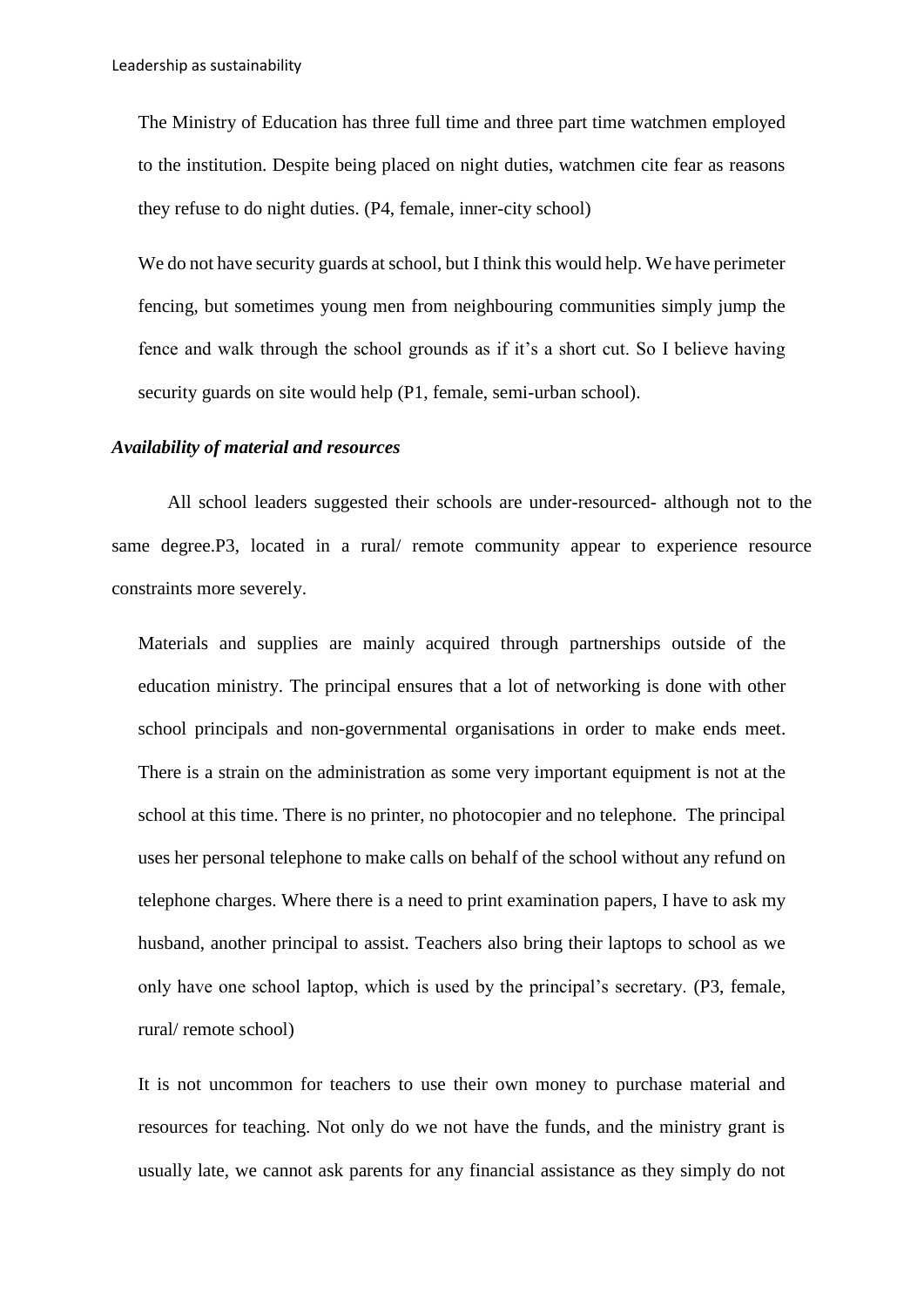have it. There are several things we simply do without or we make do with what we have. (P4, female, inner-city school)

# *Parental engagement/ involvement*

As used by school leaders in this study, parental engagement includes such activities as assisting with homework, providing learning material and resources to students, attending school/ tutor consultation, etc. On the other hand, parental involvement includes taking part in sports day, fundraising events, and projects such as painting of classrooms or beautification of school grounds. This distinction is useful in enabling our understanding of how parents interacted with schools.

Parental engagement (in education) is below average but school activities such as sports and fundraising activities are generally well supported. (P2, male, urban school)

Parental engagement is a priority item in the School Improvement Plan. It is a tough community to pastor; it is a tough community to educate. Not many parents take an active role in the schooling of their children. Of the 505 students, average attendance at Parent Teachers' Association meetings (PTA) is 60. We find that at grades one and six parents are generally supportive, and this coincides with when students are starting out and when they are about to take the GSAT exams. (P1, female, semi-urban school)

Drawing on the talents, skills and good will of parents was important to school leaders' being able to deliver many of the improvements, in particular, improvements to the physical plant. Furthermore, it was also recognised that parents were an important element, with crucial roles to play, in making school leadership sustainable.

An activity like 'fun day' at school gets massive support… harvest, fundraisers, prize giving. However, parents have to be hassled to buy textbooks and other resources that the children need from time to time…the school is trying to cultivate a different mindset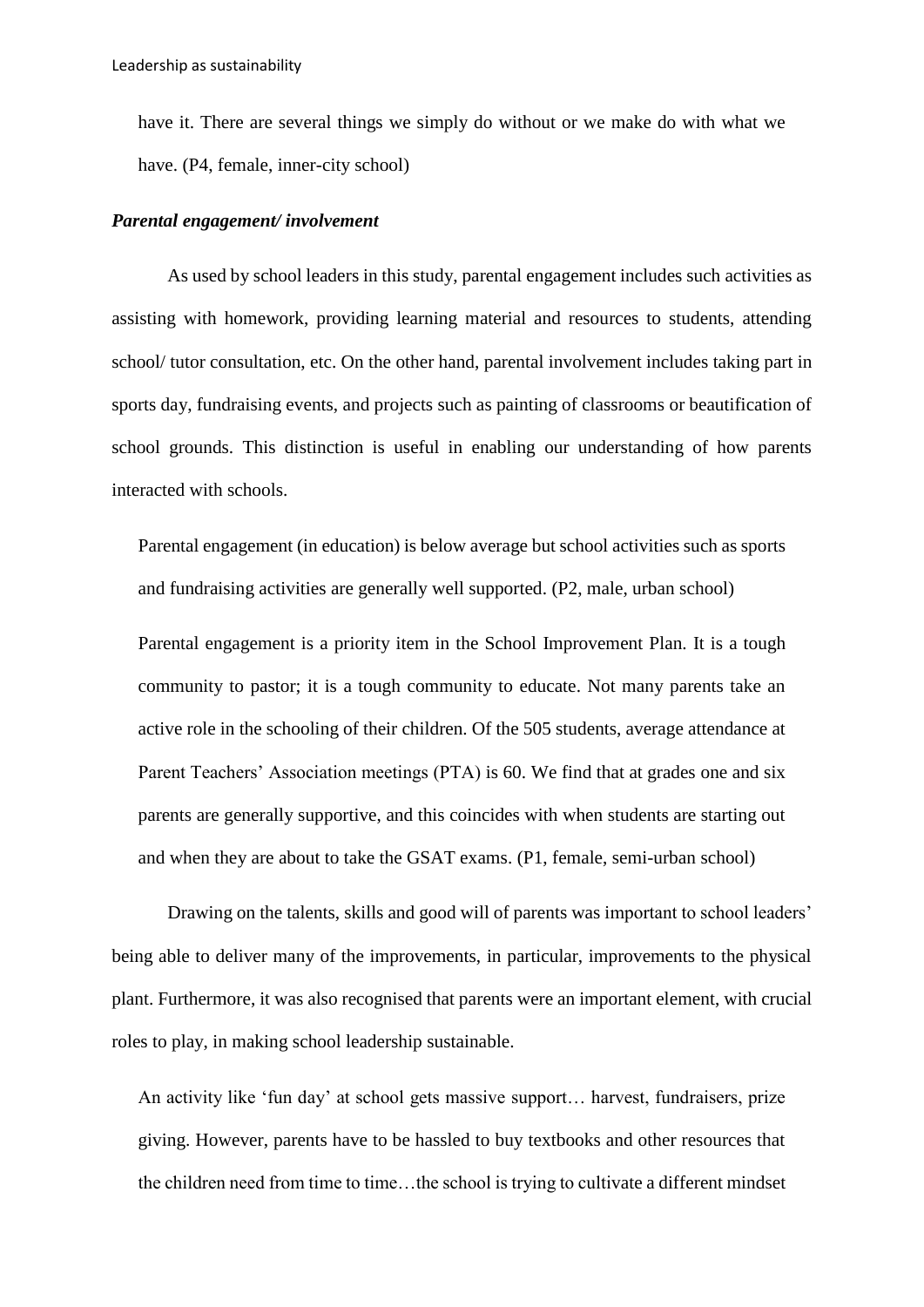in the parents… They do not always turn out for meetings or other school events (except for graduation), although in this past few months, when called for individual consultation they are usually cooperative. (P1, female, semi-urban school)

Nevertheless, the tension between engagement (in education) and involvement (in activities) was as helpful as it was problematic for school principals.

Getting parents to engage with us as a school and with the education of their children is an area of development for us. We do get support from parents however in terms of everyday school activities such as painting classrooms, sports day, etc. This is not good enough really, but I think the fact that they are involved provides myself and staff with a good opportunity to build on their involvement, and convert this into engagement with their children's actual education (P2, male, urban school)

### **TABLE 2: HERE**

### **Opportunities of context**

Despite the challenges associated with schooling in their school or community context, school leaders also provided insights and examples of opportunities within their context for them to demonstrate sustainable leadership.

# *The provision of enrichment activities*

Despite not being gifted with adequate resources, wealthy and supportive parents, school leaders harnessed the resources available to them to provide students with the best experience possible.

No activity is considered too prestigious and elite for our school and as such our students are immersed in table tennis, chess and the National Schools' Challenge Quiz competition, etc. It must be pointed out that we have been doing extremely well in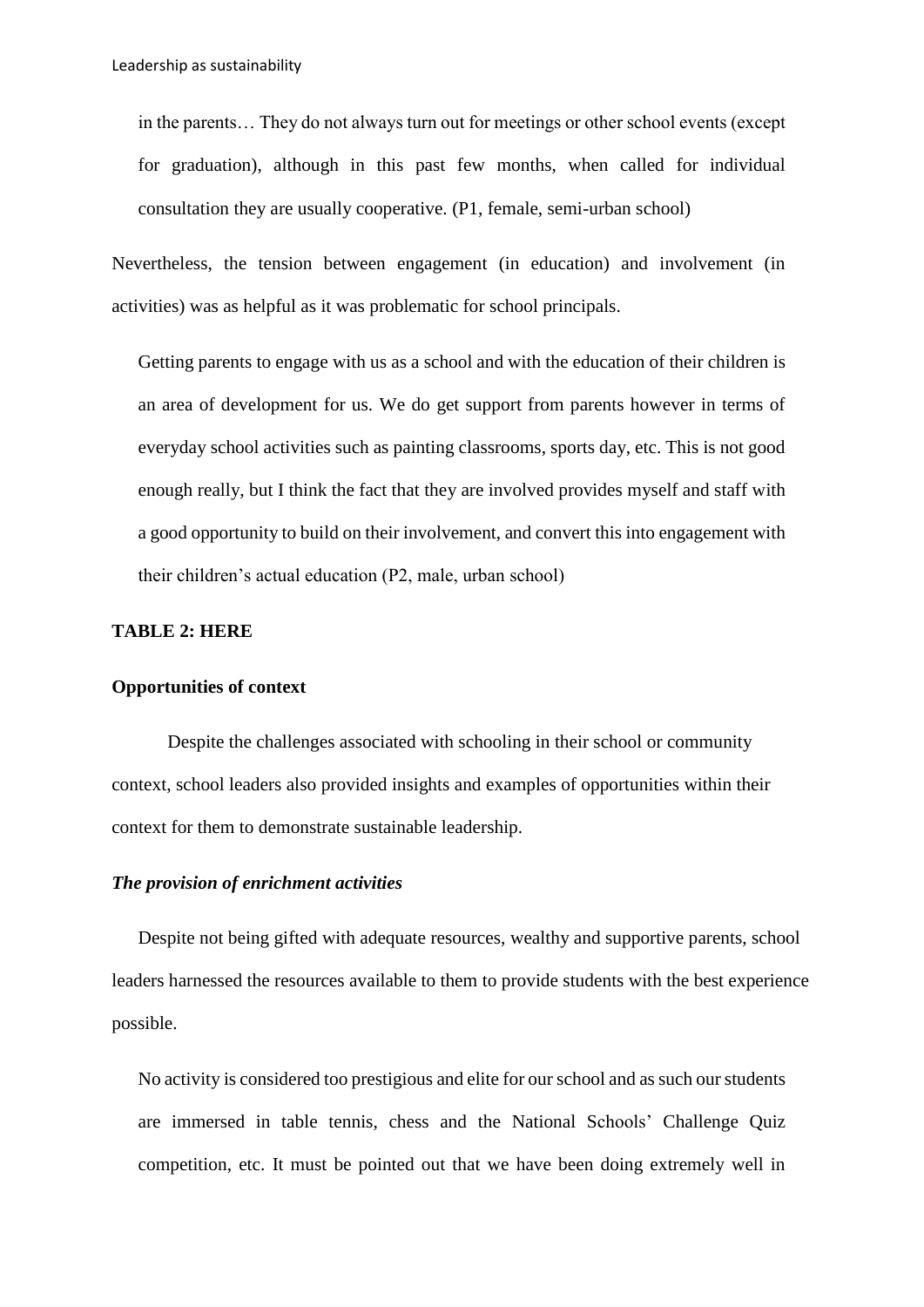several of these areas, defeating several Preparatory and other "name brand" schools, which brings great joy and pride to the school community and our students and parents in particular. (P2, male, urban school)

Our school is situated on a huge amount of land. We often take students outside and teach them about landscaping, recycling, the wildlife and caring for the environment. (P1, female, semi-urban school)

# *Personal development*

In addition to enrichment opportunities for students, school leaders consider their school context as important training grounds for building and harnessing their own leadership skills and abilities.

My school provides me a great opportunity to sharpen my leadership skills. It gives me the opportunity to help mould students for the secondary education system. It encourages me to be the best of me. It teaches me to be creative since I have to use unconventional methods to reach the goals of the school and those of the education ministry. It has strengthened my epistemologies. It has also enhanced my negotiating skills, mediation skills and leadership skills. (P3, female, rural/ remote school)

I am a much more resilient person for working in my school community and my school. I negotiate with "Area Dons" to get my staff and students in and out safely, and I beg money and resources from local businesses and bigger businesses in corporate Jamaica to help with several initiatives. So yes, I too am developing in many areas… (P4, female, inner-city school)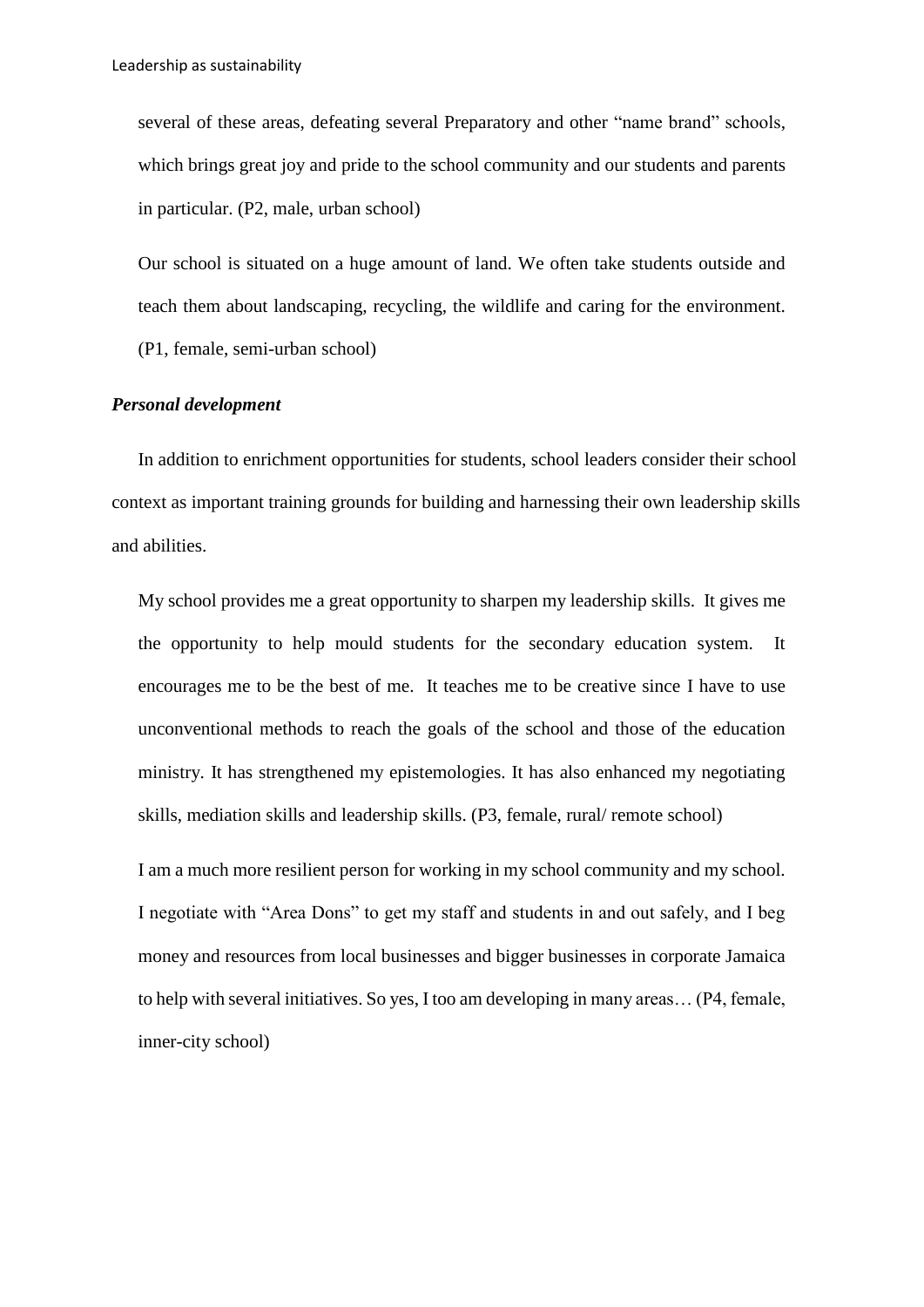Leadership as sustainability

# *Capacity development among staff*

In addition to students and themselves being developed in the context of the schools, school leaders also showed emotional intelligence and responsibility towards the learning and development of all staff so they can better serve the students.

My school context provide opportunities for me to help staff to be more accountable and to develop their sense of professionalism. I also help them develop their leadership competencies. They are put in charge of different job roles and activities which help them. I also help them to be creative, and this is support by ongoing continuous professional development. Furthermore, as a school, we try to cater to the academic, physical, spiritual and cultural development of all students. They are taken on fieldtrips and are provided with different enrichment activities in order to expose them to different things and in order to develop their unique and God given skills and talents. (P3, female, rural/ remote school)

We do a range of professional development activities to support staff. The school has several demands, and given it's located in an area that many people may not want to readily volunteer to work, myself and the Board have to find opportunities to develop staff through additional responsibilities and by providing them with in-house seminars and workshops on different topics. This helps to support and motivate them. (P2, male, urban school)

#### **TABLE 3: HERE**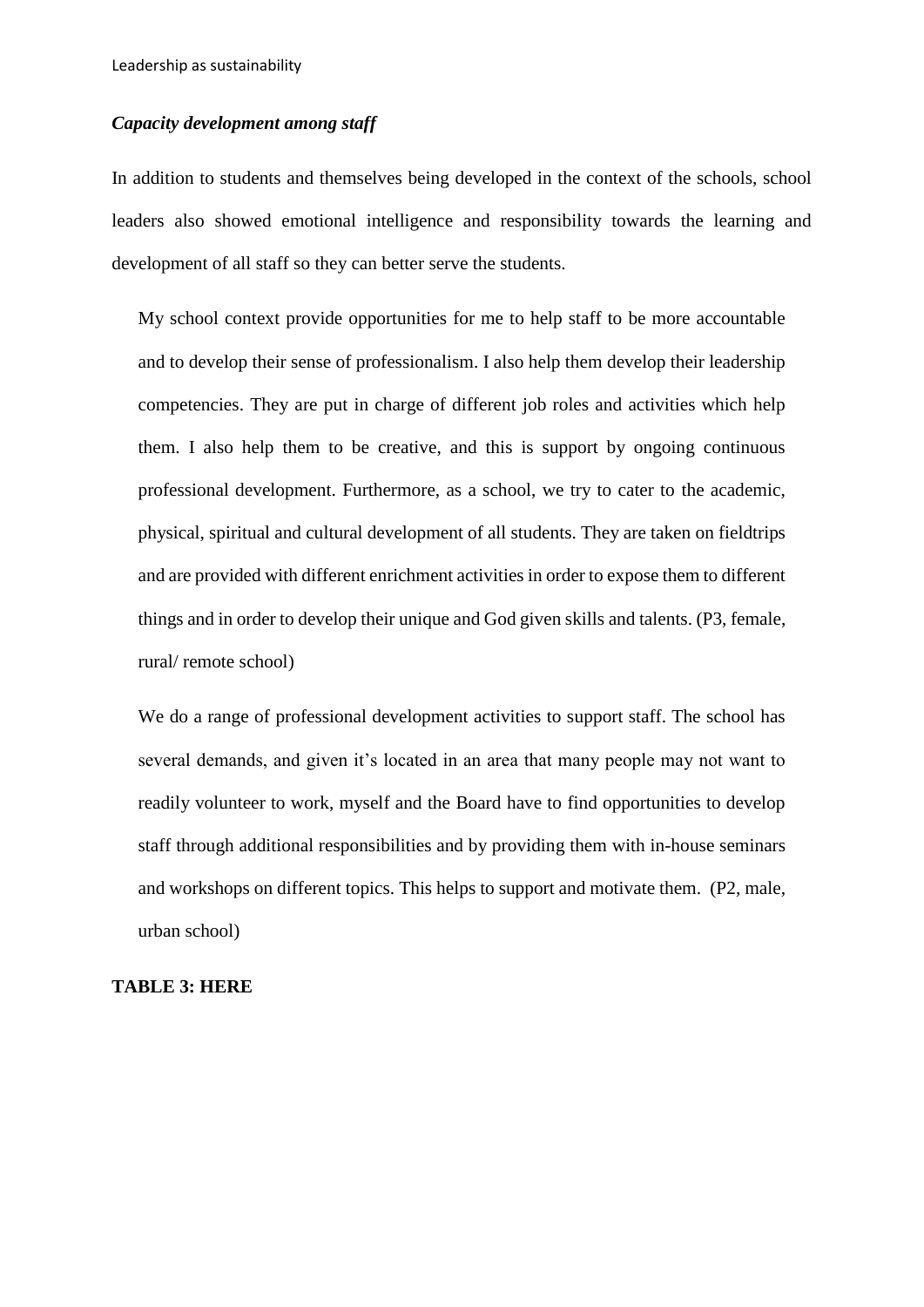### **Making leadership sustainable**

School leaders provided several examples and insights into how they 'do' sustainable leadership, despite contextual limitations.

### *Leadership innovation*

School leaders acknowledge that for leadership to be successful and sustainable, school leaders have to be imaginative and innovative in their thinking and ways of being.

Being fully mindful of the social and other contexts, within which our school operates, the "brand" of leadership cannot be conventional in a number of ways. A large part of the thrust of the leadership of the school is to make the various members of the school community see the school as an "oasis in the desert". And notwithstanding its physical location, a largely depressed community, one gets the distinct feeling that parents, students, and community members expect a first rate school. This is evidenced by their high expectations in all aspects of our operations. As head teacher therefore, a big part of my role is to ensure that as many media are implemented for students to showcase and develop their talents. It should be noted that students are eager to learn new skills and often quickly master them. (P2, male, urban school)

In using the yard space outside to support learning, we are connecting with is in the textbook to the world at their fingertips. It's one thing to be under-resourced financially, but it's an advantage to have relatively fresh air and natural resources on your doorstep. (P1, female semi-urban school)

# *Accountability and support*

Making it clear what is expected from middle leaders, teachers, parents and students is important in making leadership sustainable. Furthermore, by putting in place support plans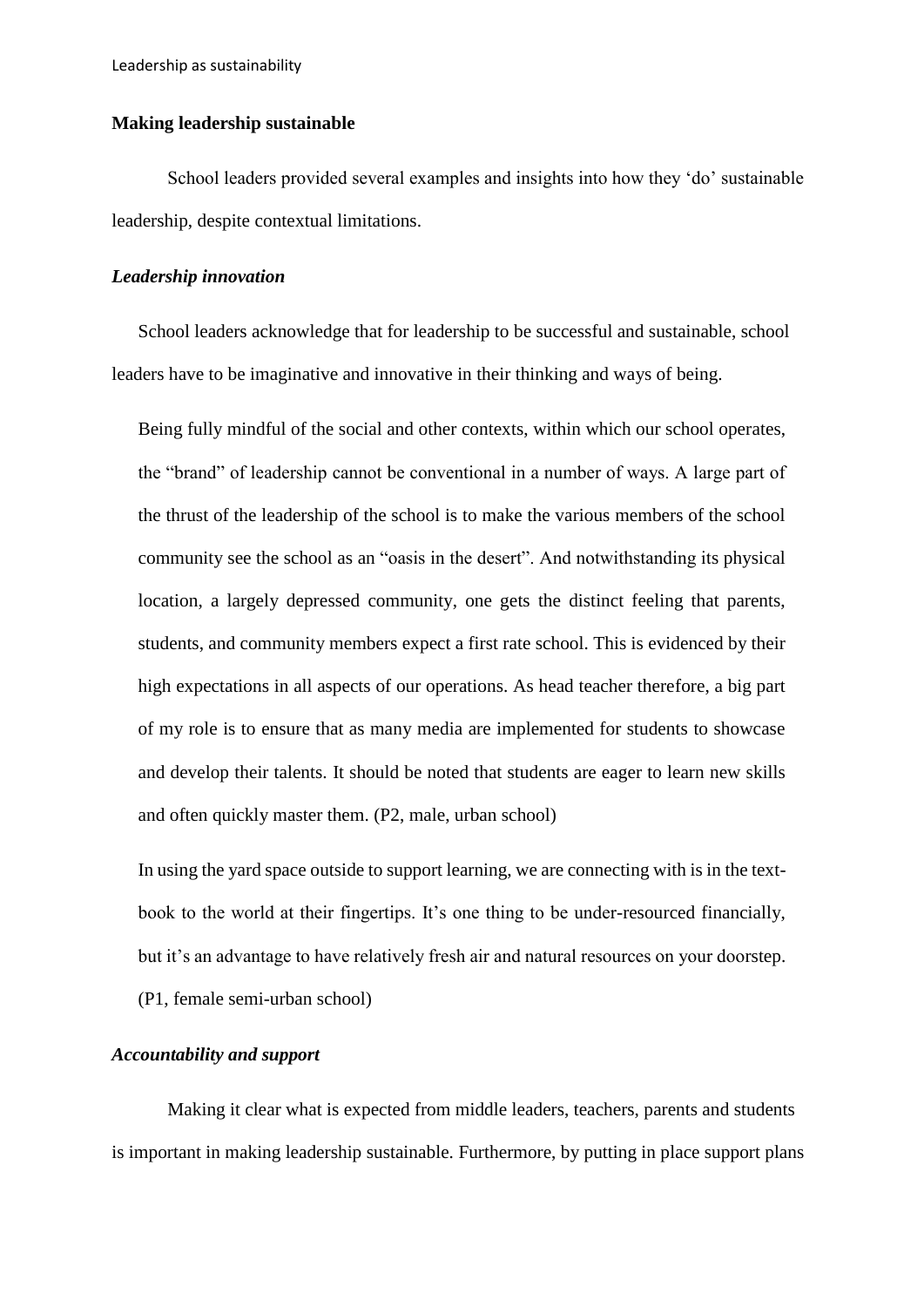alongside targets, and by implementing monitoring and accountability mechanisms, school leaders are showing how they demonstrate and harness sustainable leadership capacity.

The aim has always been to create an accountable culture and a value added culture not only to drive school progress, but to make it a sustainable one. Action are designed and strategies employed to hold teachers accountable for the performance of their students, students accountable for their learning, and parents accountable for the discipline and performance of their children…. Strong emphasis is placed on monitoring; middle managers are set clear goals… we have created a data-driven, evidenced based environment… keen attention is paid to evaluation as this informs planning at all levels… on-going building of capacity… system of rewards for staff motivation and student motivation…technology infusion in all aspects of school life. (P1, female, semiurban school)

At the centre of our Improvement Plan is sustainability. Granted, due to the demands placed on us by the ministry, we work in a very short term way. But, if you take our plans as a whole, you will see they have intentions beyond the everyday. (P4, female, inner-city school)

### *Partnership working/networking*

Partnership working and leverage capacity and resources from external networks and contacts was seen as a primary factor in making leadership sustainable, as well as in making interventions more likely to succeed and thus more beneficial.

To ensure we are in the best possible position to be able to adequately respond to the needs of students, as a school, we network with bigger schools and with other principals. I also form partnership with local political affiliates which provide financial support. I have also initiated a Past Students Association that has helped by providing much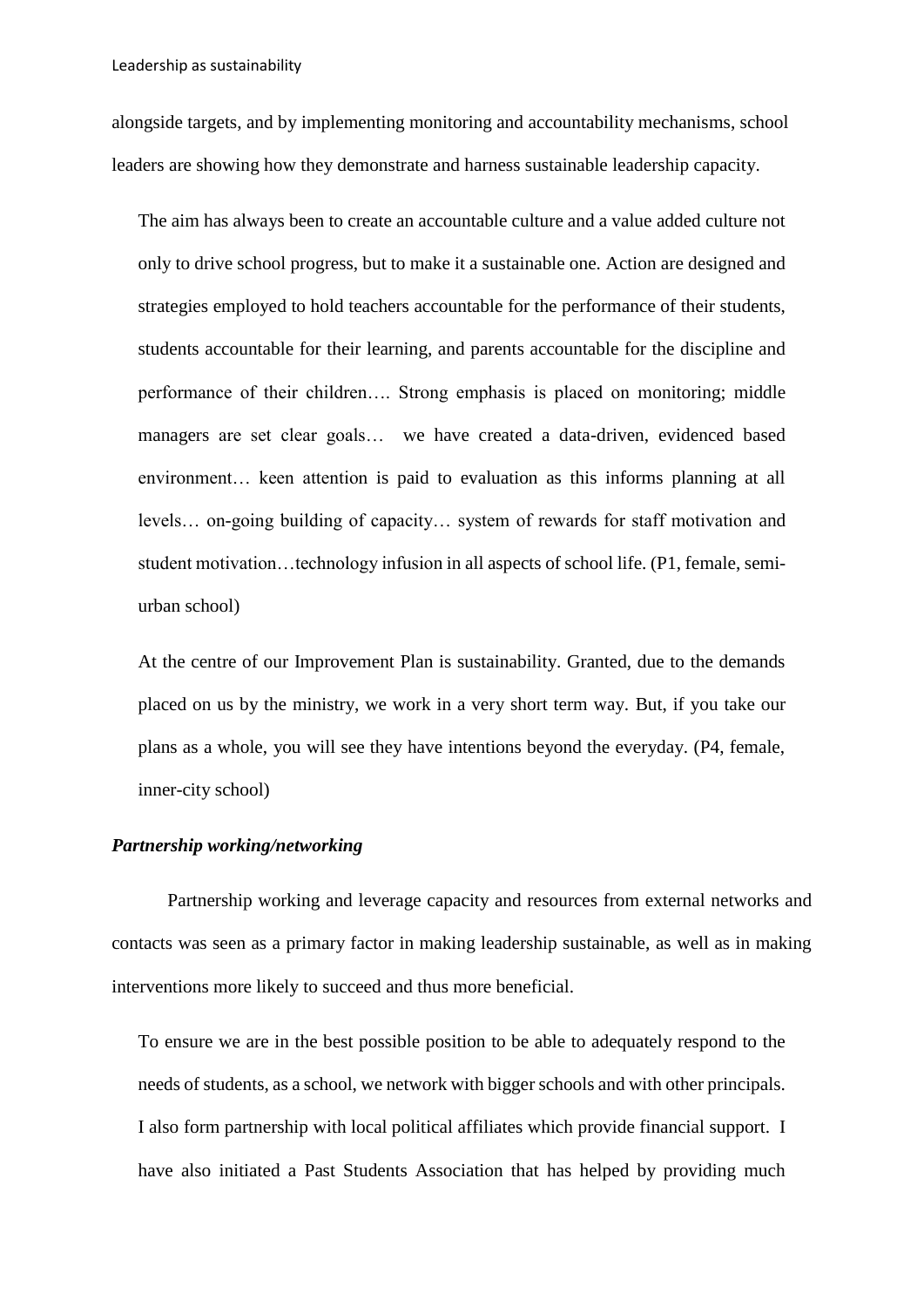needed resources such as books, pencils, bags and shoes to help some of our poorer students. (P2, male, urban school)

No school can afford to survive on its own, and this is why I am grateful that the ministry has put schools into clusters. I work closely with other principals inside and outside my cluster, and with businesses and university lecturers to get the best possible help and support for my staff and students. (P3, female, rural/ remote school)

# *Attributing sustainable school leadership*

Derived from the findings of this study, we summarise in Table 4, some key attributes we believe are associated with sustainable school leadership- evidenced in the practice of participants.

### **TABLE 4: HERE**

## **Discussion**

Two broad areas for discussion have emerged from the above findings: the relationship between school leadership and context and the relationship between leadership and sustainability. These are discussed in turn below.

## **Leadership and context**

Although this is not the case for all schools on the island, many schools in Jamaica are poorly or under-resourced. Two principals in this study confirmed their schools are fairly wellresourced whereas the other two schools are fairly under-resourced. This, against a backdrop of two major issues. First, year on year reduction in government spend on education due to a steady decline in the government's ability to fund the public sector. Second, due to ongoing economic challenges induced by and associated with a 2012 loan deal with the International Monetary Fund (IMF) - an element of which is a freeze on public sector spending for five years.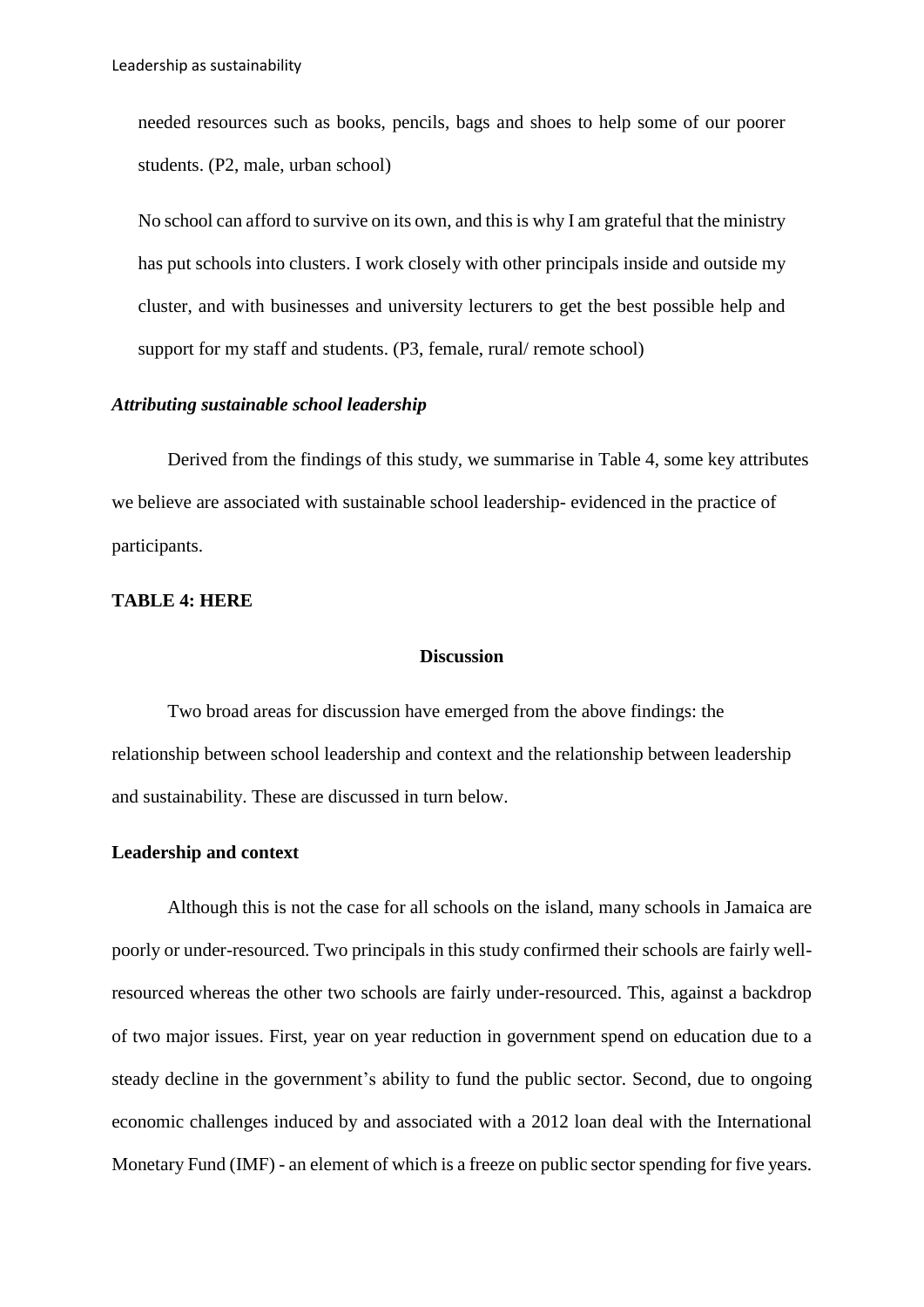Economic conditions in Jamaica are compounded by the inability of several parents to contribute financially towards their children's education; neither in response to a reduction in government spending on education or as a parental duty. Furthermore, many schools are located in relatively poor communities where parents are primarily low waged, unemployable and unemployed individuals. Together, these factors presents a high degree of risk and a major hindrance to schools and school leaders being able to effectively and adequately contribute to the realisation of Vision 2030: National Development Plan Jamaica (PIOJ, 2010).

In addition to parents being unable to contribute financially to their children's education, evidence from this research suggests parents are also not in the strongest position to contribute in other ways also. That is, although parental involvement in practical aspects of schooling is significant and welcomed by school leaders, parental engagement with homework, learning and development, and broadly in terms of scaffolding the work of teachers and schools, is an area of particular concern and a relative threat to the sustainability of schools. The interconnected relationship between parental social class and school engagement should not be ignored; and neither is the fact that the relative absence of parents from school discourses places greater strain on teachers and principals in making the education they provide to students appropriate to their flourishing both now and for the future.

Context shapes leadership, and in a small country with an evolving (and sometimes conflictual agendas (Miller, 2016), focused primarily on national economic development, there is an apparent disconnect between the educational policy rhetoric and the ability of schools to achieve the mandates and benefits of policy agendas such as Vision 2030: National Development Plan Jamaica. This is not to say, educational policies are superfluous, rather, it is to highlight the fact that, without adequate funding from government, to back school leaders and schools, and to support parents when they are unable to meet their financial obligations to schools, the entire plan is at risk of being derailed. This apparent disconnect highlights the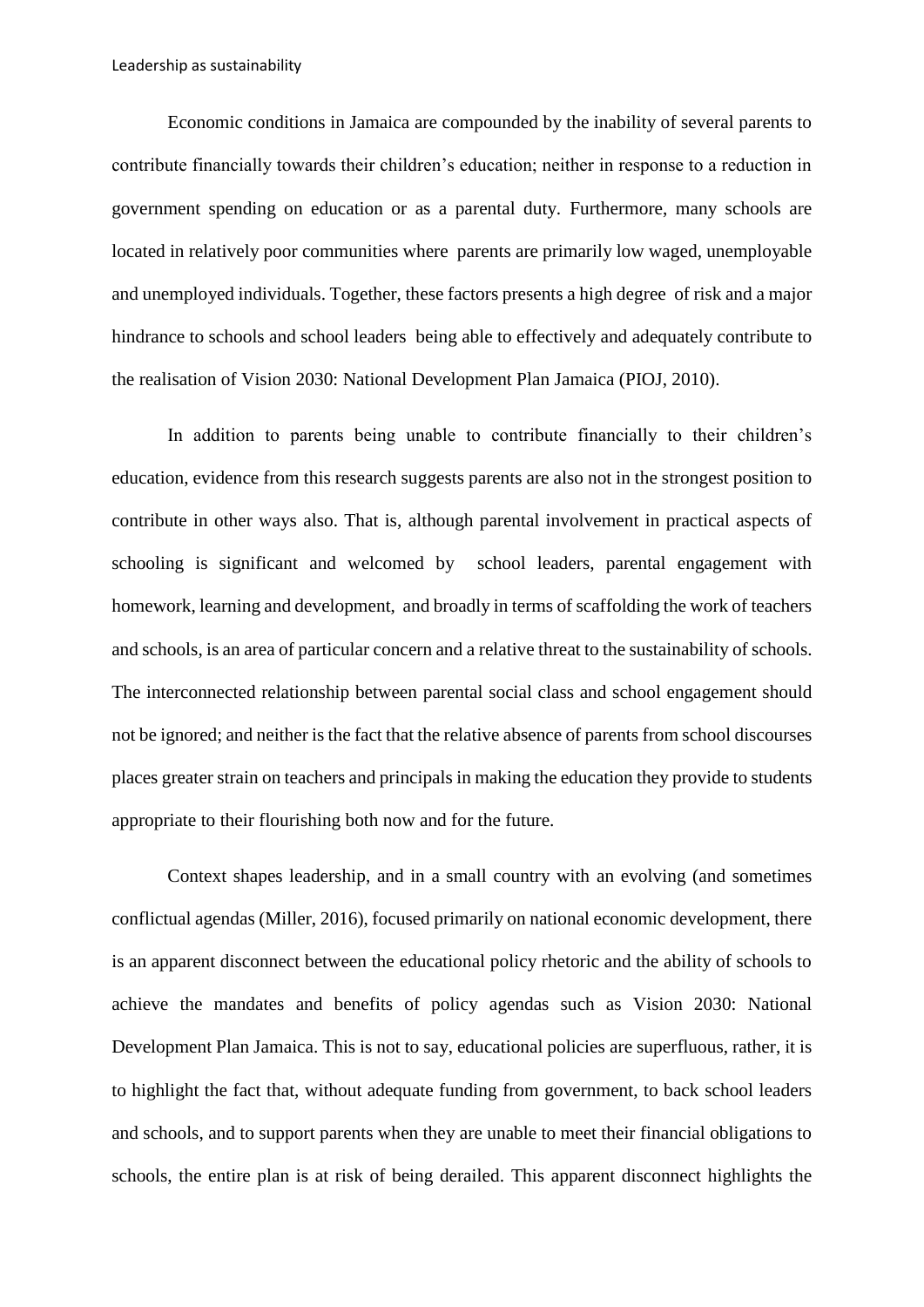chaos that can occur to schools when educational change agendas and the realities of schooling are not in sync (Gunter, 2005). Furthermore, as Vision 2030: National Development Plan Jamaica, is a significant national policy, driving actions and aspiration among actors within and outside the nation's education sector, it would seem appropriate that its intended outcomes are connected with social, political, technological and economic, cultural factors, in ways that understand and appreciate events and life in local school communities, in particular, small school communities (Miller, 2015).

## **Leadership and sustainability**

As provided earlier by Hargreaves and Fink (2004) sustainable leadership has seven principles. Furthermore, as proposed by Fullan (2005), sustainable leadership has eight elements. Additionally, Strandberg (2015) provides six competencies of sustainable leaders. Taken as a whole, these principles, elements and competencies provide a framework for what sustainable school leadership practices look like. We draw on Hargreaves and Fink (2004), Fullan (2005) and Strandberg (2015) to highlight and make a claim for several sustainable leadership practices among Jamaican primary school principals in this study. These are presented and discussed below.

# Meaningful/ deep learning

School leaders are engaged in several activities to develop and bolster learning among students. From different enrichment activities for students to continuing professional development (CPD), and the monitoring of teaching, school leaders understood and enacted their role in trying to provide students holistic and meaningful learning (Hargreaves and Fink, 2004; Fullan, 2005) that engages them spiritually, intellectually, socially and emotionally and that equip them for life beyond test scores and examinations (Glickman, 2002; Stoll et al., 2002). There is evidence of this among all school leaders, who used the resources available in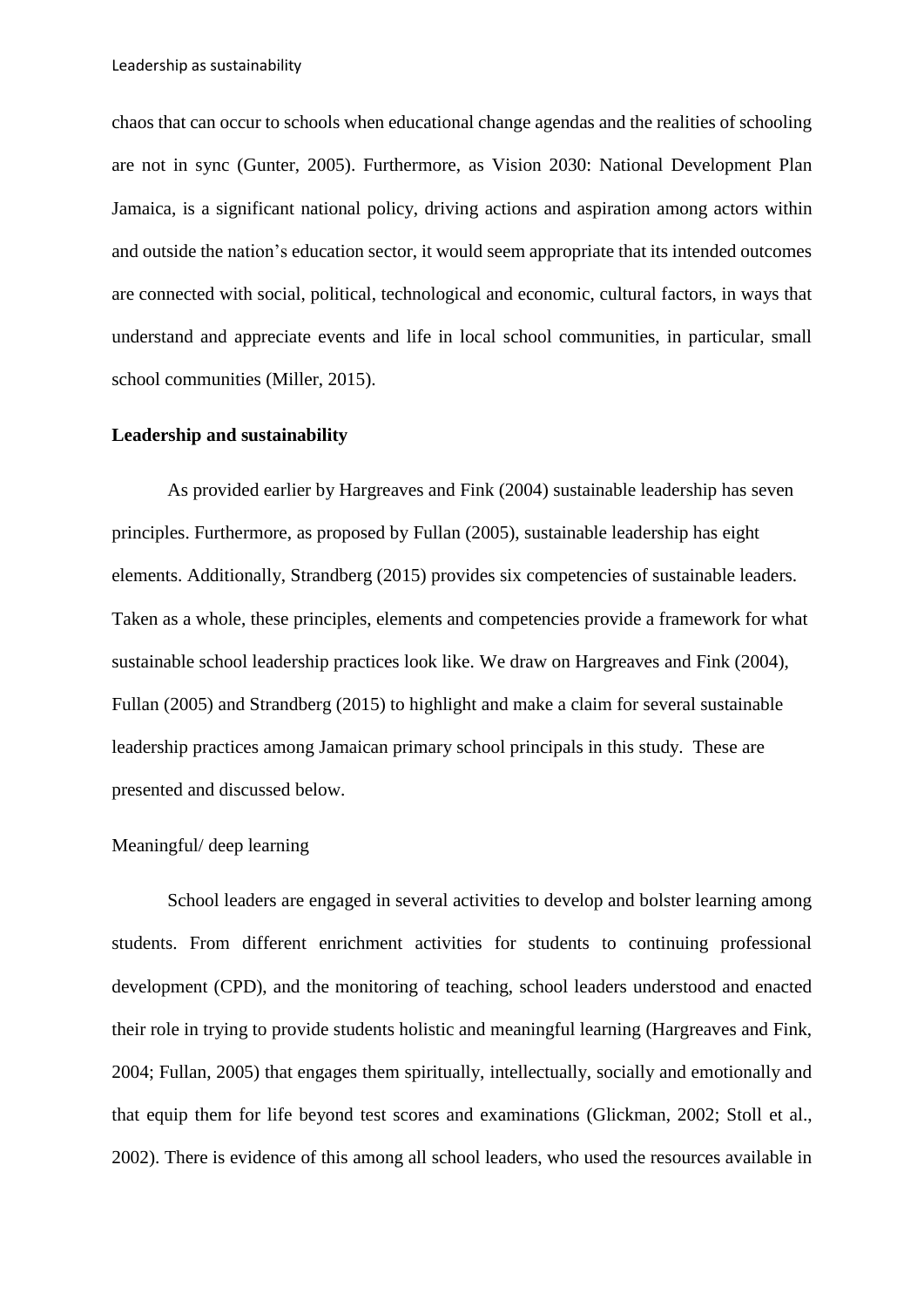their school and community contexts to secure and promote a range of enrichment opportunities to provide students with "a qualitatively different learning experience" (Miller 2016, p. 106). For example, we see evidence of innovative thinking and teaching through the use of a school's outdoor space as an effective teaching tool and resource, in bringing learning to life, and in "making do with what we have" (P4). Thinking and acting outside their limitations, in the ways these school leaders have done, highlights practical and pedagogical commitment, thus confirming "…principal behavior determine the extent to which school leaders influence organizational change for student improvement" (Ulrick and Bowers, 2013).

# "Growing leadership"/ capacity development

We see evidence of school leaders providing teachers with targeted continuing professional development activities and opportunities to develop capacity in their specialist subjects, and to improve general professionalism. This is particularly instructive since, there is broad consensus that teachers are the single most important school factor influencing student learning. Furthermore, quality teachers produce quality learners, which can only result in positive outcomes for the country practices align to support the realisation of Vision 2030.

We also see evidence of school leaders planning for and preparing for succession by actively distributing leadership through school, including to students, not only as a means of talent management and multiple level whole school capacity building (Spillane, Halverson, & Drummond, 2001), but also as a mechanism for what we call "growing leadership". Although uniquely personal, school leadership is a collective endevaour (Miller, 2018), and school leaders suggested they were not merely into distributing or sharing leadership, but they were very much interested in growing and/or nurturing all teachers, but in particular those who aspire to formal leadership. This they felt was an important role they had, not least because their school context demanded they shared leadership meaningfully, but because sustainable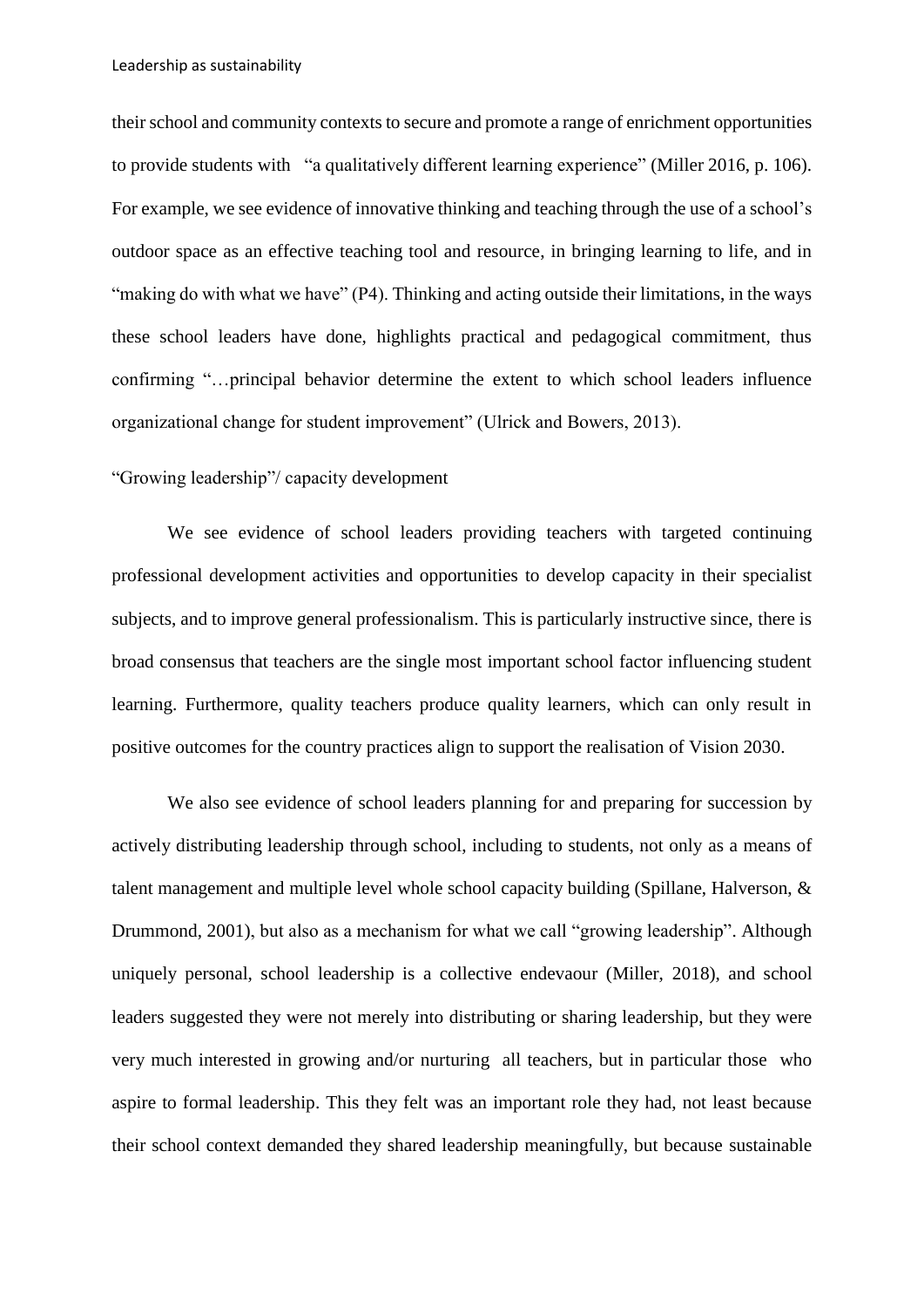leadership is concerned with and has priorities that extend an individual or the individual school leader. The important link between growing leadership and sustainability is signaled by Ulrick and Bowers (2013) who noted, "Principals increase the extent of their influence over school improvement by sharing leadership with teachers" (p. 98).

## Resourcefulness

This was a particular area of strength among school leaders. In the case of P2 and P4, they lead schools in communities prone to gun and gang violence that sometimes disrupt teaching for extended periods. Similarly, P3 leads a school located in a rural/remote community. These school leaders however showed initiative, innovation and entrepreneurialism in being able to attract, recruit and retain quality teachers to schools located in communities that are hard to staff due to the issues related to their physical safety and in the case of P3, due to poor road conditions and lack of modern toilet and other facilities for students and staff. In promoting or showcasing their schools, school leaders were not only selling a vision but also a promise: a promise that they would, in partnership with teachers and others, work to bring about change and improvements to the lives of students and local communities.

Furthermore, by working closely with the education ministry, community actors and parents to leverage material, labour and financial resources, the school leaders were able to secure significant technical and financial benefits for their schools. Clarke & Wildy (2016) argue that being an effective school leader, "…therefore, takes not only functional knowledge, understanding and contending with matters of compliance, but also confidence, determination and political sophistication" (p.47). Political sophistication, they argue, is being able to adapt and align external policy dictates to a school's capabilities and purpose. This argument is sustained in the overarching practice of school leaders in this study who demonstrated tremendous awareness of socio-economic, cultural and political issues, and who developed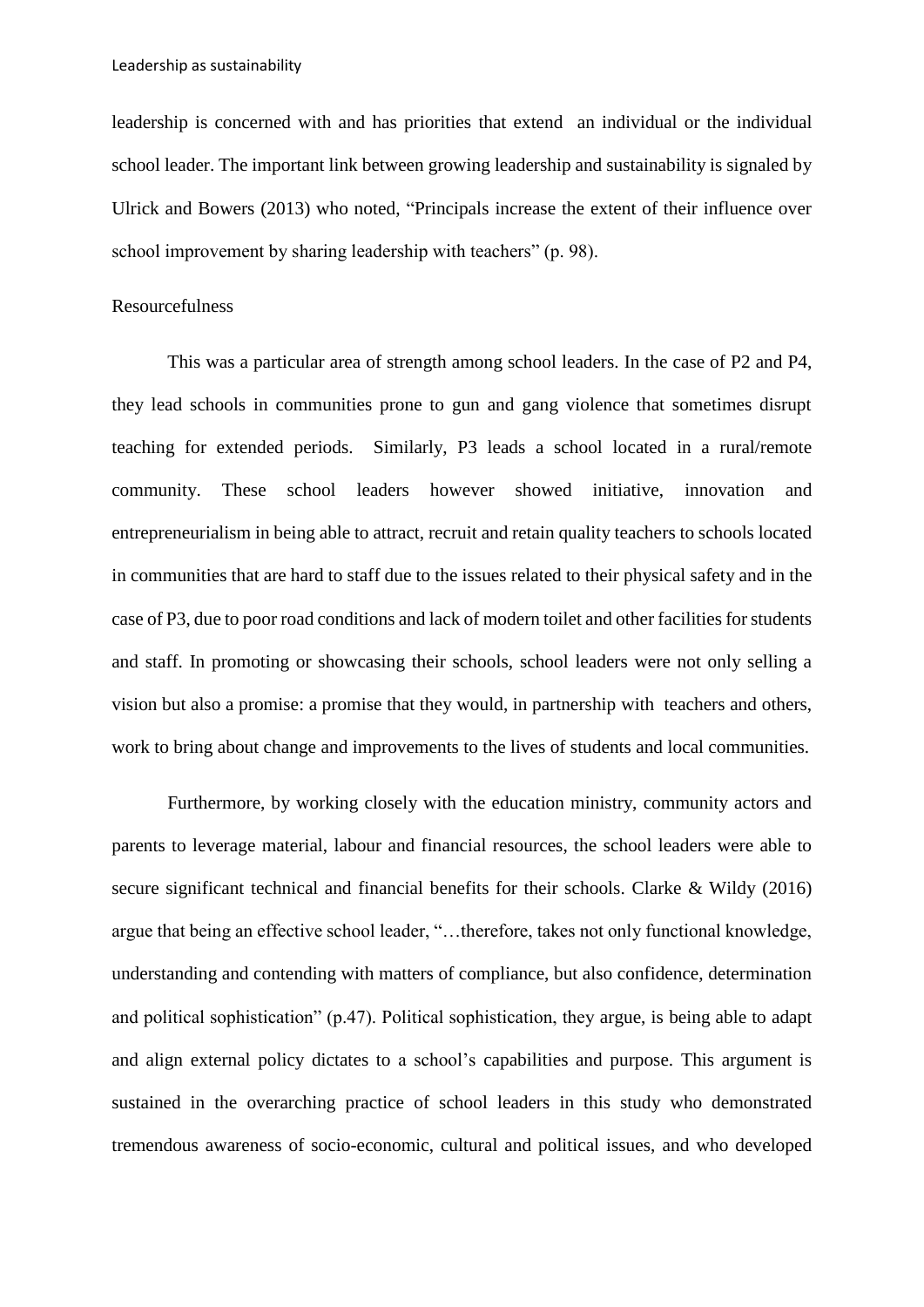mechanisms to successfully work-around and/or within these parameters for the overall good of their schools (Oakes, et al, 2000), and for good of those who work and study therein.

### Leading change

We see evidence of school principals trying to move parents from simply being "involved" to being "engaged". This is an important juxtaposition and an important duty. Schools are about change, and schools cannot effectively lead change for students without significant input from parents. Using the school grounds as a teaching tool and resource, as well as providing students extra or co-curricular enrichment activities is also significant. Together, these symbolise an important stance being taken by school leaders, in trying to the shift mindsets and attitudes of staff and students in respect of how learning and teaching activities should or can be organised, and also in equipping and preparing students for life beyond their school and community contexts. Context shapes leaders, but leadership shapes context. School leaders in this study demonstrated consistency in their moral purpose towards change for students. They highlighted that, although schools were located in poor or volatile communities, were under or poorly resourced, and did not have excellent support from parents, they (the schools) were oases of knowledge and a force for social good. As a result, they were not content that their students or their schools should conform to stereotypes derived from the reality of living in these communities. We therefore, see evidence of principals putting activist thinking into action (Oakes et al, 2000).

# **Leadership as sustainability**

Sustainable leaders have several qualities that are not different from other leaders. What sets them apart, however, is leadership that connects institutional context to wider contexts and trends, and leadership that is concerned about 'futures' and not just the 'now'. According to Strandberg (2015), "They understand the layers and complexities of relationships in the system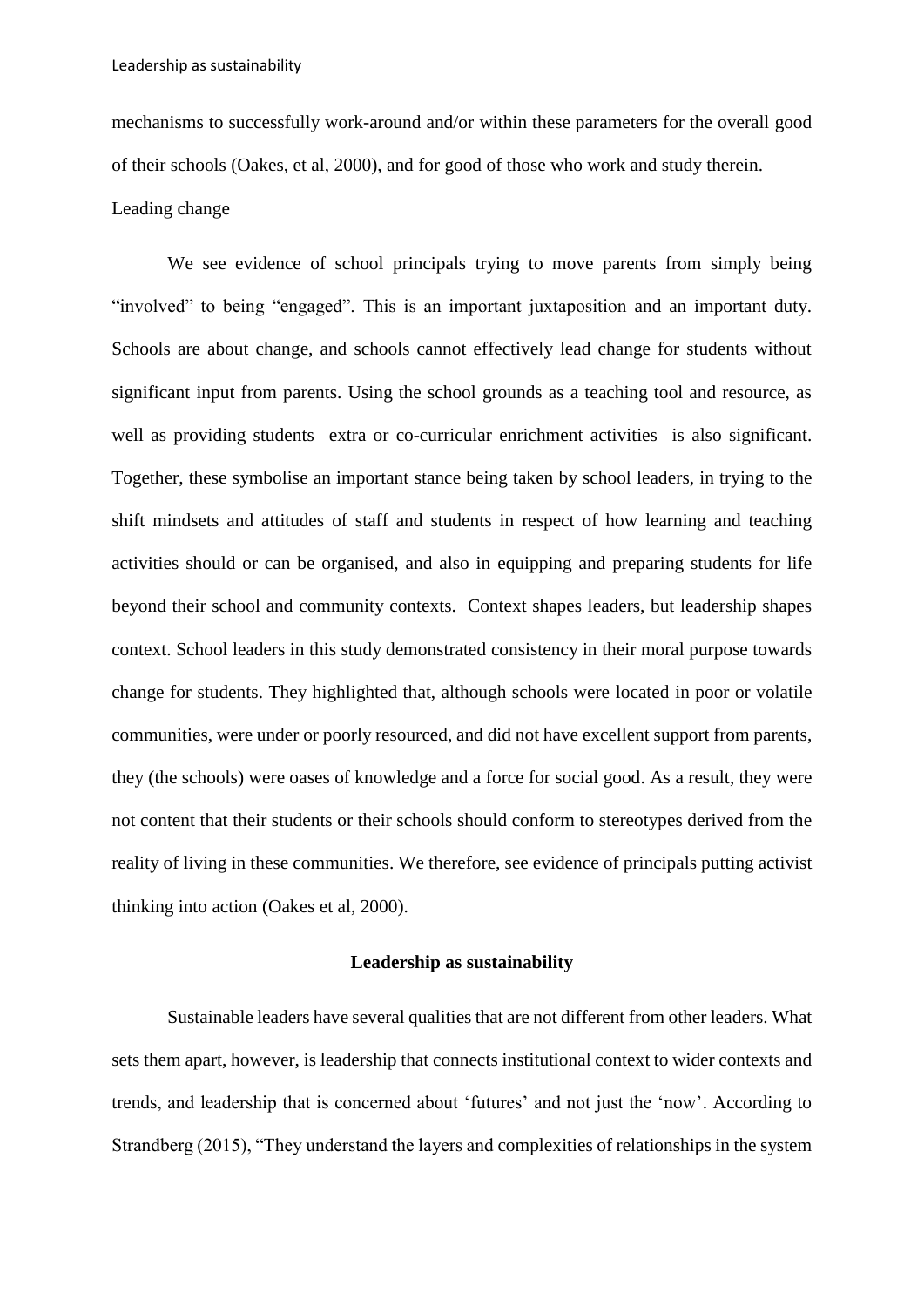within their business is located" (p.6). Furthermore, they engage in partnership working and collaboration that helps to build-up and uplift their organisations. This was a major strength among school leaders in the study who networked and collaborated with parent associations, community organisations, the education ministry and local businesses to provide skills, expertise and other resources that could help their schools achieve their goals. This is not only showing vision and foresight, but also tactical and practical skills in leadership underpinned by a sense of social justice which is reinforced by their desire to change the lives of students by providing them a "qualitatively different learning experience" (Miller 2016, p. 106).

School leaders invested in CPD for staff, provided concerted opportunities for students to engage in enrichment activities and devised different ways of working with parents. There was also a commitment to continue to contemplate ways of getting parents to more effectively engage. A result of the relative lack of parental engagement (not involvement) thus, led school leaders to re-design processes and to pursue new and innovative ways of working with students for the overall good of each student and the four the schools involved. We argue, these are not only characteristics of sustainable leadership but themselves constitute sustainable leadership. Furthermore, as we provided earlier, **"***sustainable leadership is not one single thing. Rather, it is a combination of a series of planned actions aimed at developing and/or multiplying the likely social, economic and environmental benefits from resources available today for use in the future"*. This approach to leadership, thus, underlines Miller's (2012) suggestion that effective school leadership (and here we argue leadership that is sustainable) is practical, synergistic and holistic, drawing from and upon multiple sources as needs must.

# **Conclusions**

School leadership is fraught, and doing sustainable school leadership is a fraught exercise. In a national educational context affected by poverty and economic problems, we see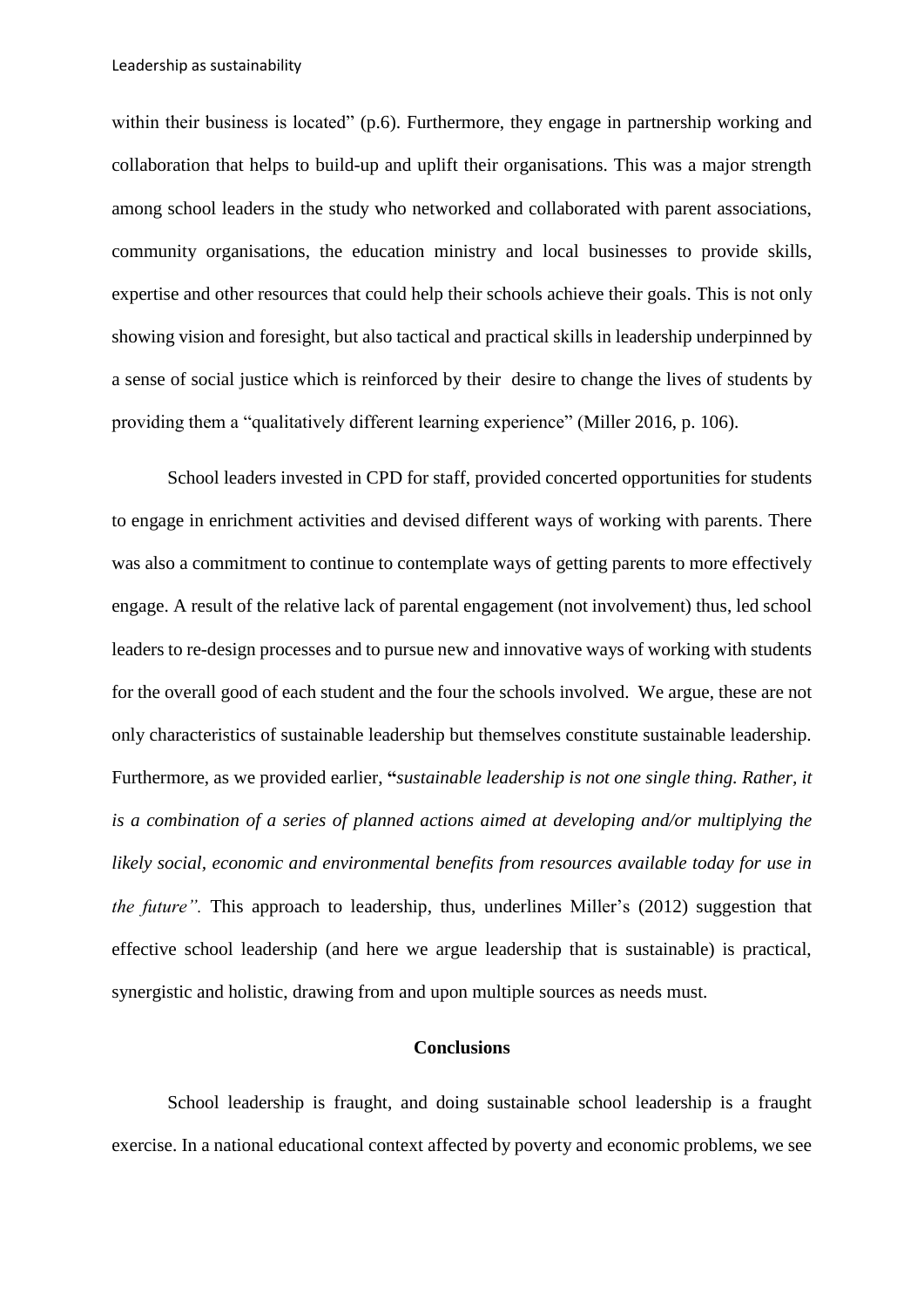school leaders demonstrating vision and environmental awareness and political sophistication (Clarke & Wildy, 2016). Poverty was not barrier high or strong enough to prevent school leaders from attempting to provide students with the best possible schooling experience. In fact, although being challenged by events and issues within their school, community and national economic contexts, school leaders actively, deliberately and purposefully challenged these events and issues. From his research on High Performing Principals in Jamaica, Hutton (2011) suggested that the process of engaging and successfully navigating environmental factors sharpens and intensifies the quality of leadership provided by school principals. Based on the evidence provided, we conclude that Jamaican primary school leaders have a difficult job in leading their schools, compounded by social, economic, resourcing, locational, staffing and other problems. We also conclude, however, that, in the face of economic, community, school challenges, Jamaican school leaders are defying the odds, thus, building and harnessing their own leadership, sharing leadership through collaborative partnerships with teachers and others, planning for succession, growing leadership through the provision of meaningful opportunities and targeted CPD, and providing students with deep and meaningful learning experiences, all of which are elements of sustainable leadership.

## **Limitations and implications**

Not very much research has been conducted in Jamaica on leadership in primary schools. And not much research has been conducted on leadership in small primary schools and located in rural/ remote districts. A national study, that combines qualitative and quantitative methods of leadership in primary schools, led by researchers in the Institute for Educational Administration & Leadership- Jamaica (IEAL-J) or the National College for Educational Leadership (NCEL) could prove insightful and helpful in understanding the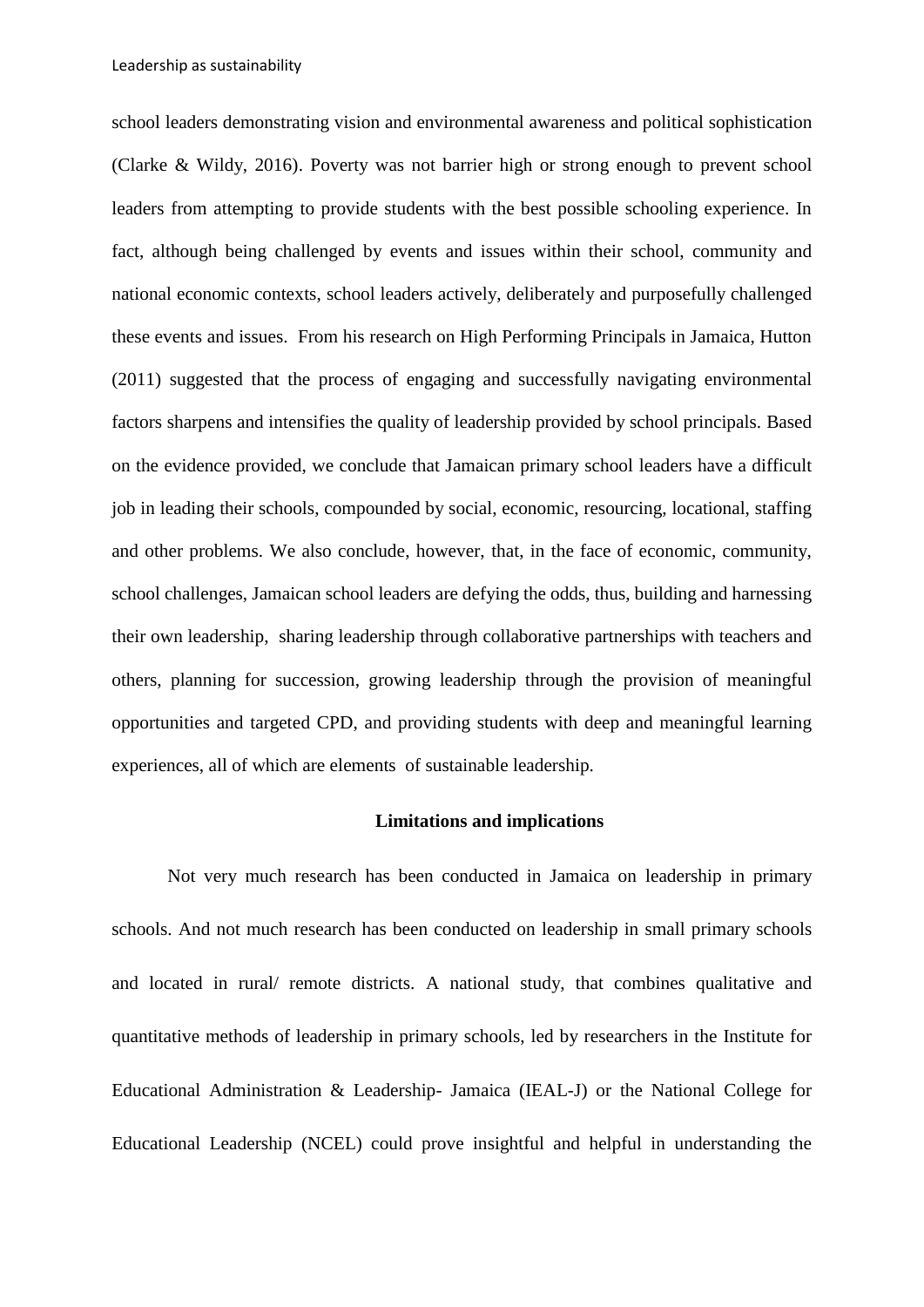practice of schools/ leaders, but also in enabling NCEL to more effectively build its training programme for aspiring principals on extensive local research evidence. Similarly, empowerment and capacity development programmes led by the IEAL-J could also benefit from this evidence base. Furthermore, such a national study could provide perspectival and pedagogical insights into how male and female school leaders, as well as how school leaders in geographic regions approach the practice school leadership. In addition, as this study of four school leaders did not consider teachers' views of sustainable leadership, a larger comparative study of how teachers and school leaders understand and enact sustainable leadership could provide an integrated assessment of sustainable school leadership among key actors in school leadership and improvement.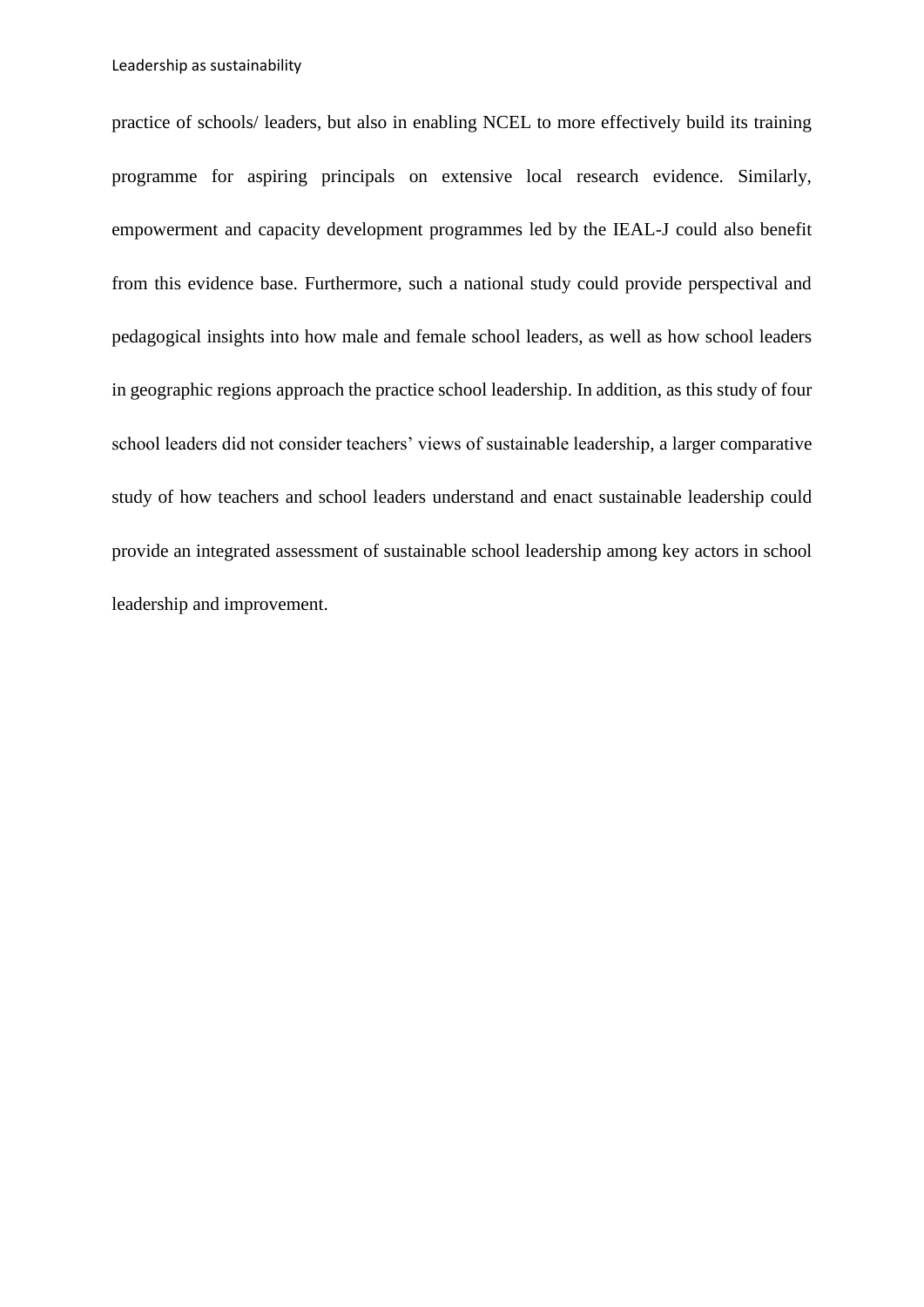#### **References**

- Acker-Hocevar, M., Hyle, A., Ivory, G., & McClellan, R. (2015). In, G. Ivory, A. Hyle, R. McClellan, & M. Acker-Hocevar (Eds.), *Quandaries of the small-district superintendency* (pp. 1-14), New York: Palgrave Macmillan.
- Baker, M., & Foote, M. (2006). Changing spaces: Urban school interrelationships and the impact of standards-based reform, *Educational Administration Quarterly, 42*(1), 90- 123.
- Bush, T. (2011). Succession planning and leadership development for school principals: comparing English and South African approaches, Compare: A Journal of Comparative and International Education, 41 (6), 785- 800.
- Capra, F. (1997). *The web of life: A new synthesis of mind and matter*. London: HarperCollins.
- Clarke, S., & Wildy, H. (2016). Developing successful and effective leadership: Australian and Pacific perspectives. In. P. Pashiardis, & O. Johansson (Eds), *Successful school leadership: International perspectives*, London: Bloomsbury.
- Eacott, S. (2011). Preparing 'educational' leaders in managerialist times: An Australian story, *Journal of Educational Administration and History*, *43*(1), 43–59.
- Elkington J. (1997). *Cannibals with Forks: The triple bottom line of 21st Century Business,*  Oxford: Capstone Publishing
- Foucault, M. (1981). *The history of sexuality*. Vol 1. Harmondsworth, Penguin.
- Fullan, M. (2005). *Leadership & sustainability: System thinkers in action*, Thousand Oaks, AC: Corwin Press.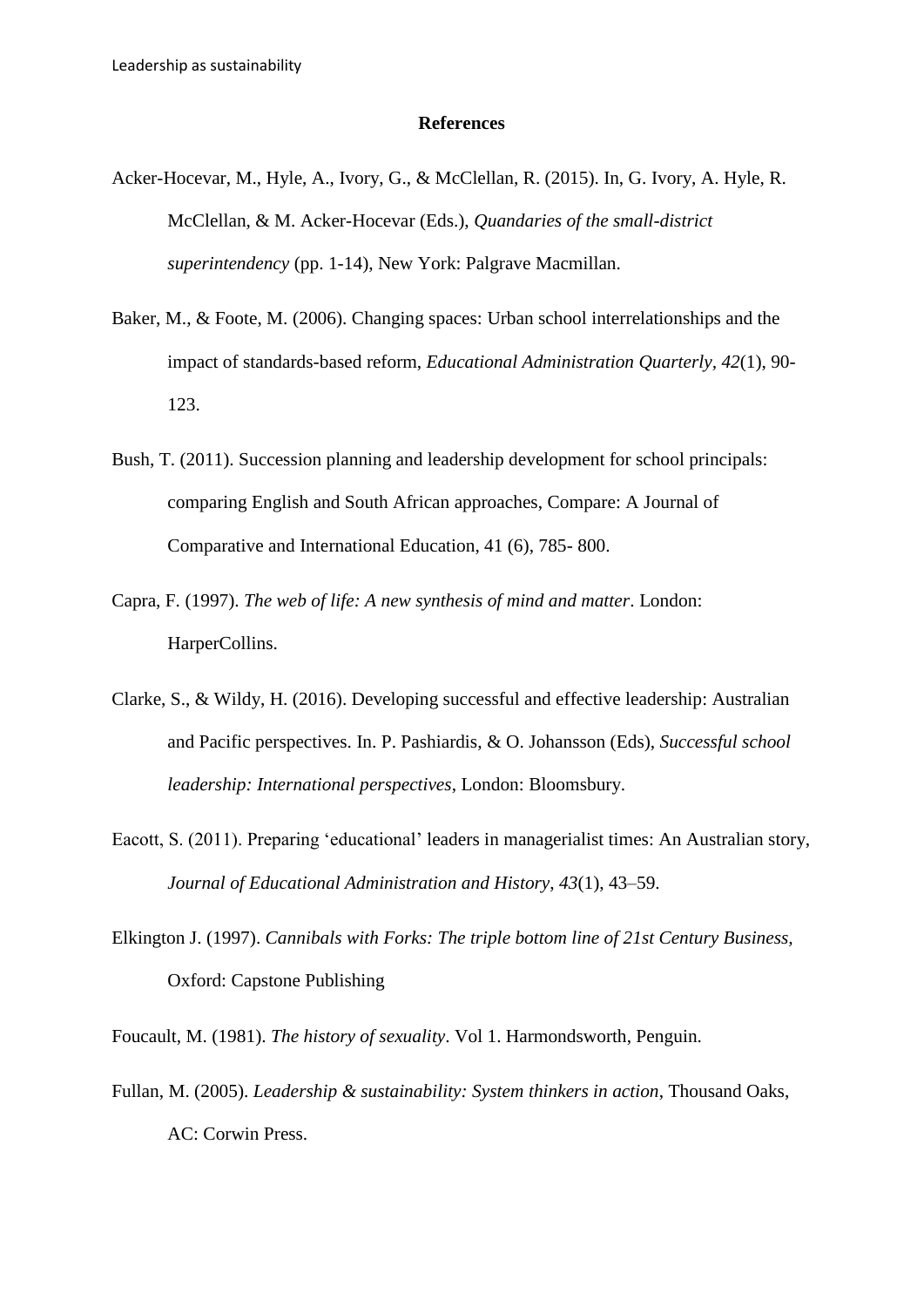- Glickman, C. D. (2002). *Leadership for learning: How to help teachers succeed*. Alexandria, VA: ASCD.
- Gunter, H. M. (2005). Conceptualising research in educational leadership, *Educational Management Administration & Leadership*, *33*(2), 43–59.
- Hargreaves, A., & Fink, D. (2003). *The seven principles of sustainable leadership*, OISE Toronto: International Centre for Educational Change.
- Hargreaves, A., & Fink, D. (2004). The seven principles of sustainable leadership, *Educational Leadership*, *61*(7), 8-13.
- Harris, A., & Spillane, J. (2008). Distributed leadership through the looking glass, *Management in Education*, *22*(31), 31–4.
- Hill, R., & Matthews, P. (2010). *Schools leading schools II: The growing impact of national leaders of education*. Nottingham: National College for Leadership of Schools and Children's Services.
- Hutton, D. (2011). Revealing the essential characteristics, qualities and behaviors of the high performing principal: experiences of the Jamaican school system, *International Journal of Educational Leadership Preparation*, *5*(3), 1–15.
- Hutton, D.M., & Johnson, B. (2017). *Leadership for success: The Jamaican school experience,* Kingston, Jamaica: University of the West Indies Press.
- Miller, P. (2012). The changing nature of educational leadership: 'educational leadership in the Caribbean & beyond' (editorial), *Journal of the University College of the Cayman Islands,* Special Issue, JUCCI 6.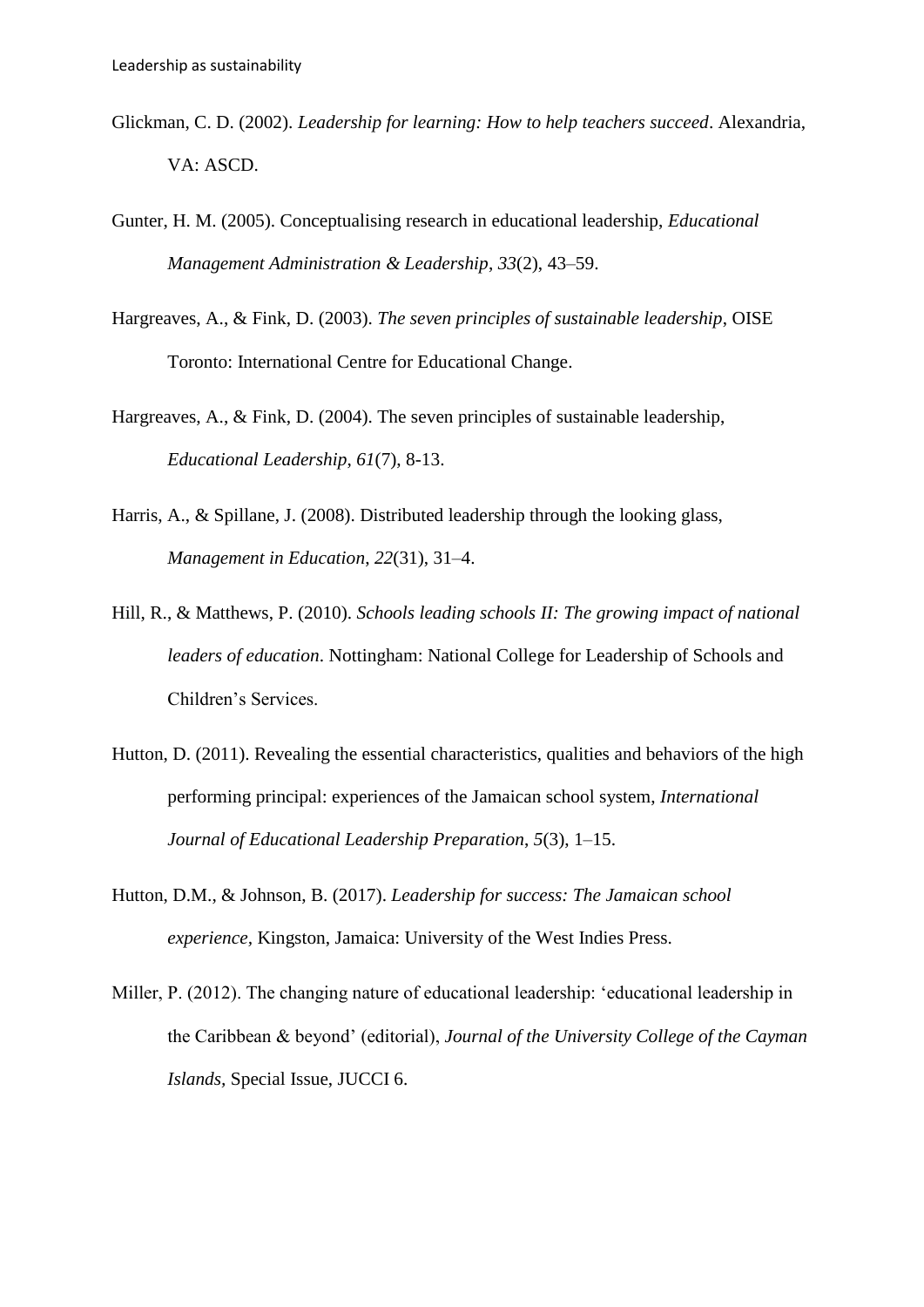- Miller, P. (2013a). *The politics of progression: Primary teachers' perceived barriers to gaining a principalship in Jamaica*, Kingston: University of Technology, Jamaica & the Institute for Educational Administration & Leadership – Jamaica.
- Miller, P. (Ed.) (2013b). *School leadership in the Caribbean: Perceptions, practices, paradigms*, London: Symposium Books.
- Miller, P. (2016). *Exploring school leadership in England and the Caribbean: New insights from a comparative approach*, London: Bloomsbury.
- Miller, P. (2018). *The nature of school leadership: Global practice perspectives*, London: Palgrave McMillan.
- Ministry of Education (2016). *Education Statistics 2015–2016: Annual statistical review of the education sector*, Kingston, Jamaica: Planning and Development Division, MoE.
- Oakes, J., Quartz, K. H., & Lipton, M. (2000). *Becoming good American schools: The struggle for civic virtue in education reform*. San Francisco: Jossey-Bass.
- Pont, B., Nusche, D., & Moorman, H. (2008) Improving School Leadership: Volume 1: Policy and Practice, Paris: OECD
- Scott, W. (2013). Developing the sustainable school: Thinking the issues through. Retrieved from: [http://www.bath.ac.uk/cree/resources/DEVELOPING\\_THE\\_SUSTAINABLE\\_SCHO](http://www.bath.ac.uk/cree/resources/DEVELOPING_THE_SUSTAINABLE_SCHOOL.pdf)

[OL.pdf](http://www.bath.ac.uk/cree/resources/DEVELOPING_THE_SUSTAINABLE_SCHOOL.pdf)

- Spillane, J. P., Halverson, R., & Drummond, J. B. (2001). Investigating school leadership practice: A distributed perspective. *Educational Researcher, 30*(3), 23 - 28.
- Stoll, L., Fink, D., & Earl, L. (2002). *It's about learning (and it's about time)*. London: Routledge/Falmer.